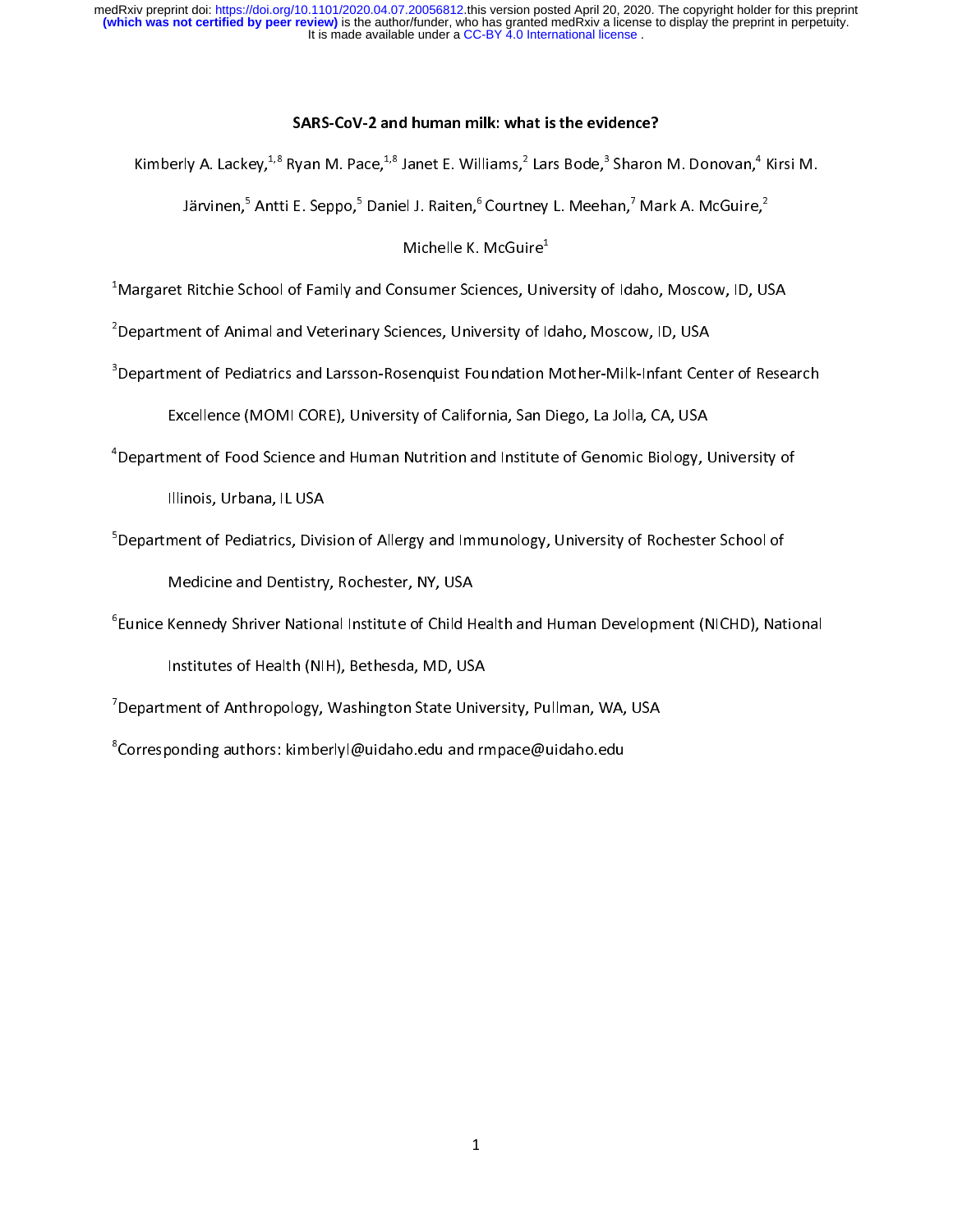TITLE: SARS-CoV-2 and human milk: what is the evidence?

### ABSTRACT

The novel coronavirus SARS-CoV-2 has emerged as one of the most compelling and concerning public<br>health challenges of our time. To address the myriad issues generated by this pandemic, an interdisciplinary breadth of research, clinical, and public health communities has rapidly engaged to collectively find answers and solutions. One area of active inquiry is understanding the mode(s) of SARS-CoV-2 transmission. While respiratory droplets are a known mechanism of transmission, other mechanisms are likely. Of particular importance to global health is the possibility of vertical transmission from infected mothers to infants through breastfeeding or consumption of human milk. However, there is limited published literature related to vertical transmission of any human coronaviruses (including SARS-CoV-2) via human milk and/or breastfeeding. Results of the literature search reported here (finalized on April 17, 2020) revealed a single study providing some evidence of vertical transmission of human coronavirus 229E; a single study evaluating presence of SARS-CoV in human milk (it was negative); and no published data on MERS-CoV and human milk. We identified 12 studies reporting human milk tested for SARS-CoV-2; one study detected the virus in one milk sample, and another study detected SARS-CoV-2 specific IgG in milk. Importantly, none of the studies on coronaviruses and human milk report validation of their collection and analytical methods for use in human milk. These reports are evaluated here, and their implications related to the possibility of vertical transmission of coronaviruses (in particular, SARS-CoV-2) during breastfeeding are discussed. (in particular, SARS-CoV-2) during breastfeeding are discussed.

## l KEYWORDS

human milk, breastmilk, breastfeeding, infectious disease, COVID-19, SARS-CoV-2, coronavirus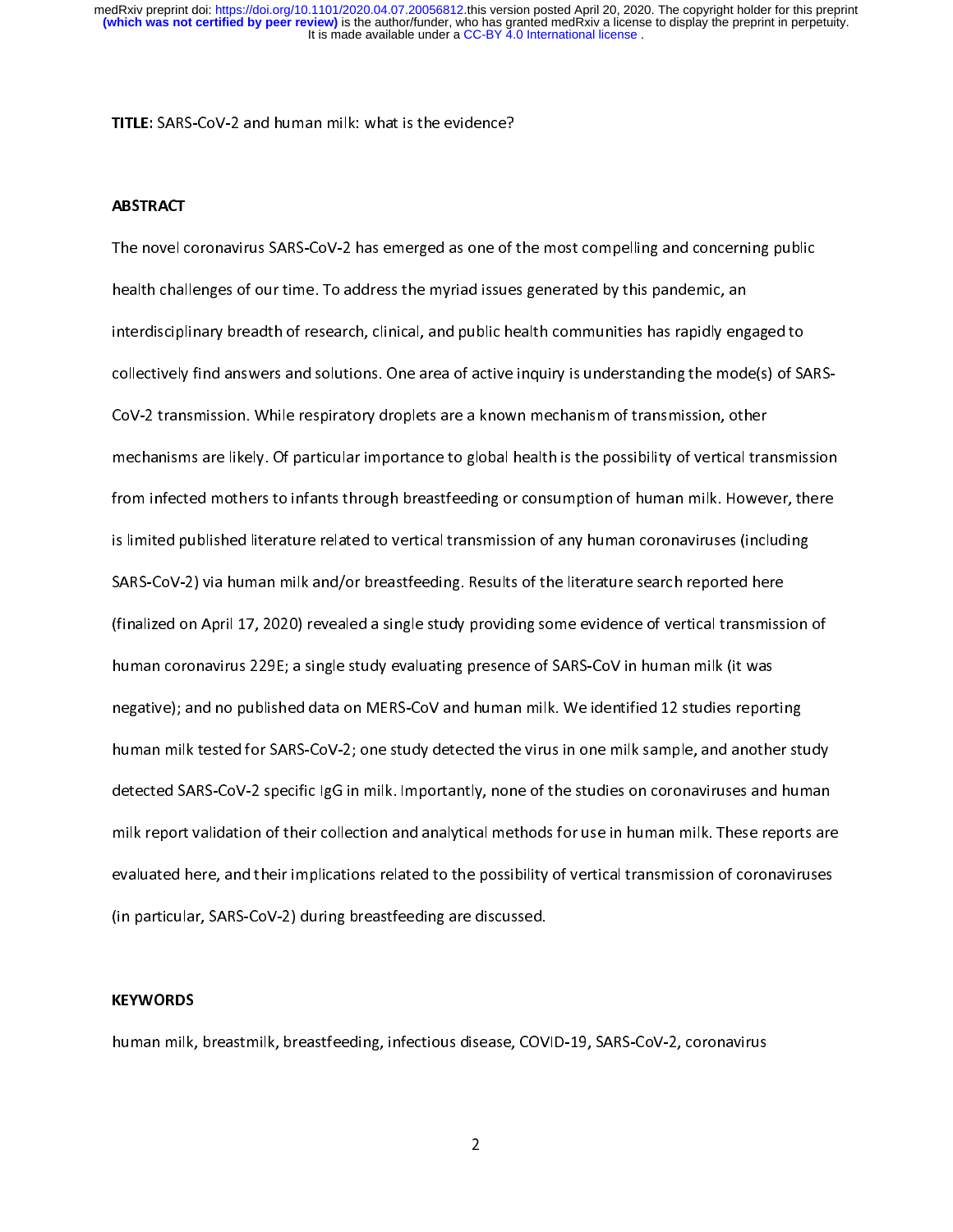#### INTRODUCTION

The global pandemic caused by the SARS-CoV-2 virus is one of the most compelling and concerning<br>global health crises of our time. Fortunately, this pandemic has rapidly mobilized the full range of expertise represented by researchers, clinicians,

and public health officials. While our understanding of the biology, clinical implications, and strategies for mitigation continues to evolve, one issue that has received limited attention is the implication of this pandemic for infant feeding practices. This lack of attention has resulted in mixed messages. regarding guidance about optimal infant feeding practices (e.g., American Academy of Pediatrics, 2020; Centers for Disease Control and Prevention,

- BOX 1: KET MESSAGES<br>• Very little is known about corona human milk and whether breastfeeding is a possible mode of vertical transmission. possible mode of vertical transmission.<br>Limited, weak evidence suggests that some
- Limited, weak evidence suggests that so<br>coronaviruses (including SARS-CoV-2) m coronaviruses (including SARS-CoV-2) may<br>be present in human milk, but these studies coronavirus coronaving Same Several Analysis<br>be present in human milk, but these studie<br>do not report methods of sample collection be present in human milk, but these studies<br>do not report methods of sample collection<br>and validation of RT-PCR assays for human do not represent the to complete contraction<br>and validation of RT-PCR assays for human<br>milk. and valuation of the Persian presentation<br>milk.<br>Nothing is known about the timing of the
- Nothi<br>antib antibody response in human milk to SARS-CoV-2 infection.
- Future research should utilize validated<br>methods and focus on both potential risks methods and focus on both potential risks and protective effects of breastfeeding.

zozo; centers for Disease Control and Prevention, and the controlled the control of the control of breasth or<br>2020a; World Health Organization, 2020a; United Nations Children's Fund, 2020) and a consequen of confidence about best approaches to infant feeding in the face of this growing pandemic. Even when a mother is positive for COVID-19, the World Health Organization (WHO) recommends breastfeeding be initiated within 1 hr of birth, exclusive breastfeeding be continued for 6 mo, and breastfeeding be continued for up to 2 years. They suggest use of appropriate respiratory hygiene, hand hygiene, and environmental cleaning precautions. The United Nations Children's Fund (UNICEF) recommends that COVID-19-positive mothers continue breastfeeding while applying precautions, such as wearing a mask and handwashing before and after feeding (United Nations Children's Fund, 2020). The US Centers for Disease Control and Prevention (CDC) neither recommends nor discourages breastfeeding but advises that decisions be made by the mother and family in consultation with their healthcare providers (Centers for Disease Control and Prevention, 2020a). They recommend that during temporary (Centers for Disease Control and Prevention, 2020a). They recommend that during temporary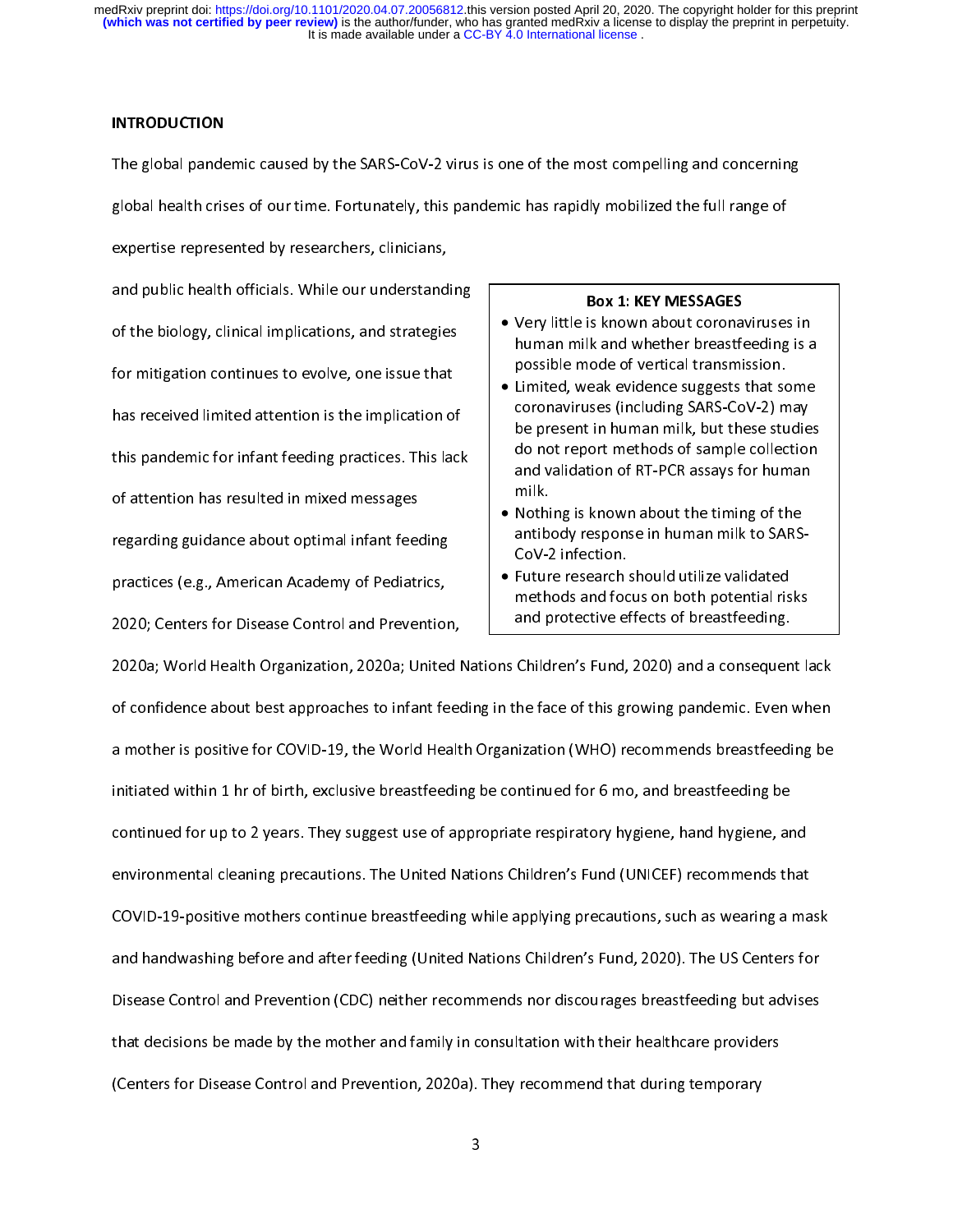separation (should that occur) mothers who intend to breastfeed should express their milk using proper<br>hand hygiene, and that the expressed milk should be fed to the newborn by a healthy caregiver. Further, if a mother and newborn do room-in and the mother wishes to feed at the breast, the CDC recommends that she should wear a facemask and practice hand hygiene before each feeding.

It is well established that viral transmission through human milk can occur (Jones, 2001; Lawrence & Lawrence, 2004). Notable examples include human immunodeficiency virus (HIV; Black, 1996; Ziegler, Johnson, Cooper, & Gold, 1985), cytomegalovirus (CMV; Stagno & Cloud, 1994), and 1996; Ziegler, Johnson, Cooper, & Gold, 1985), cytomegalovirus (CMV; Stagno & Cloud, 1994), and<br>human T-cell lymphotropic virus type 1 (HTLV-1; Boostani, Sadeghi, Sabouri, & Ghabeli-Juibary, 201 Perhaps the most prominent example of mother-to-child viral transmission via breastfeeding is HIV infection, during which higher milk and serum viral loads are associated with an increased risk of transmission (Davis et al., 2016; Semba et al., 1999; Willumsen et al., 2003). The risk of postnatal infection for breastfed infants of HIV+ mothers is  $\approx$  10-20% over the first 2 years of life without the use of antiretroviral therapies (ART; Dunn, Newell, Ades, & Peckham, 1992; Nduati et al., 2001). However, compared to mixed feeding, exclusive breastfeeding is associated with lower risk of transmission of HIV infection to infants (Coutsoudis et al., 2001; lliff et al., 2005). In many high-income nations, breastfeeding is contraindicated in the case of maternal HIV infection with or without maternal ART (e.g., American Academy of Pediatrics, 2012; Centers for Disease Control and Prevention, 2020b). Conversely, in low-and-middle-income nations, infant mortality from malnutrition and infectious disease may outweigh the risk of acquiring HIV via vertical transmission during breastfeeding. As such, breastfeeding is recommended (World Health Organization, 2016).

With respect to CMV, it is estimated that 60-70% of breastfed infants of CMV-seropositive mothers become infected with CMV (Dworsky, Yow, Stagno, Pass, & Alford, 1983; Minamishima et al., 1994). The risk of CMV infection in neonates is highest in preterm and very low birthweight (<1500 g) infants (Hamprecht & Goelz, 2017; Lanzieri, Dollard, Josephson, Schmid, & Bialek, 2013). A small infants (Hamprecht & Goelz, 2017; Lanzieri, Dollard, Josephson, Schmid, & Bialek, 2013). A small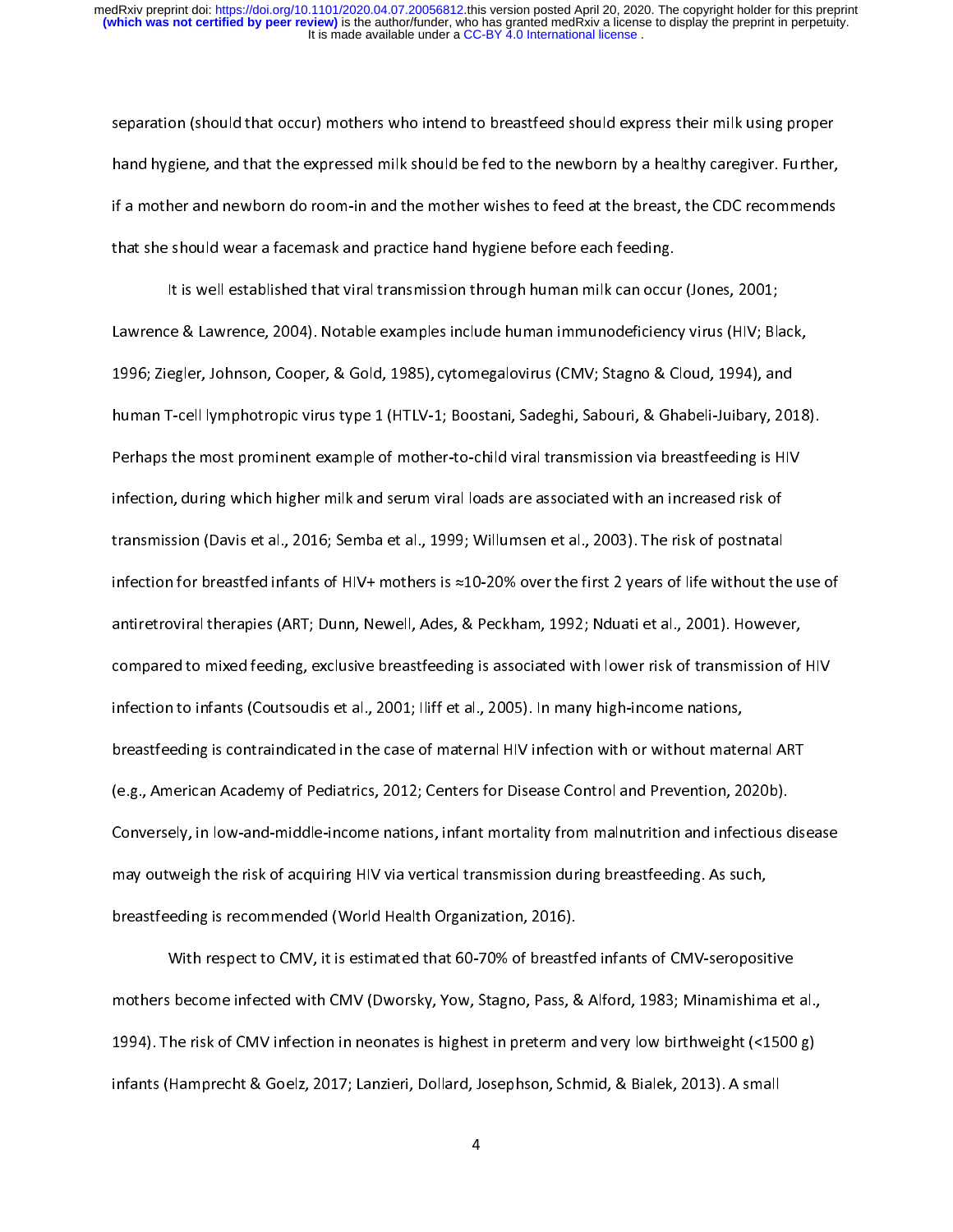percentage of infected infants develop a severe complication known as CMV sepsis-like syndrome,<br>which can be fatal (Fischer et al., 2010). Nonetheless, breastfeeding is not contraindicated in CMVseropositive women with healthy, term infants (American Academy of Pediatrics, 2012; Centers for Disease Control and Prevention, 2019b; World Health Organization, 2009).

For HTLV-1, breastfeeding is considered the major route of infection for infants (Moriuchi, Masuzaki, Doi, & Katamine, 2013). HTLV-1 infection is lifelong and, while most infected individuals remain asymptomatic, approximately 10% develop severe disease, including adult T-cell leukemia, a highly aggressive and usually fatal malignancy (Rosadas & Taylor, 2019). Some organizations and agencies list maternal HTLV-1 as a contraindication for breastfeeding (American Academy of Pediatrics, 2012; Centers for Disease Control and Prevention, 2019a), while others do not (World Health  $2012$ ; Centers for Disease Control and Prevention, 2009), while others do not (World Health Health Health Health Health Health Health Health Health Health Health Health Health Health Health Health Health Health Health He

Organization, 2009).<br>Human coronaviruses are enveloped, positive-sense, single-stranded RNA viruses first described in 1965 (Tyrrell & Bynoe, 1965). There are 7 identified strains known to infect humans. Four of the strains (alphacoronaviruses 229E, NL63, and OC43; betacoronavirus HKU1) are ubiquitous in humans and cause the common cold. There is limited evidence that one of these (229E) may be vertically transmitted from mothers to infants, although the mechanism remains unclear (Gagneur et al., 2008). The presence of 229E in neonatal gastric samples suggests that one possible mechanism for infection is through human milk, although this study did not evaluate human milk specifically (Gagneur et al., 2008).

In light of the emergence of the novel coronavirus SARS-CoV-2, several issues related to human milk and coronavirus infection demand immediate attention, the first and foremost being whether or not the virus is present in human milk produced by infected or exposed women. Of particular interest in this context are 1) the potential role that breastfeeding could play in vertical transmission of SARS-CoV-2 from women to infants via human milk; and 2) the potential protective effects of targeted antibodies and other immunoprotective components in human milk against COVID-19. The goal of this review was and other immunoprotective components in human milk against COVID-19. The goal of this review was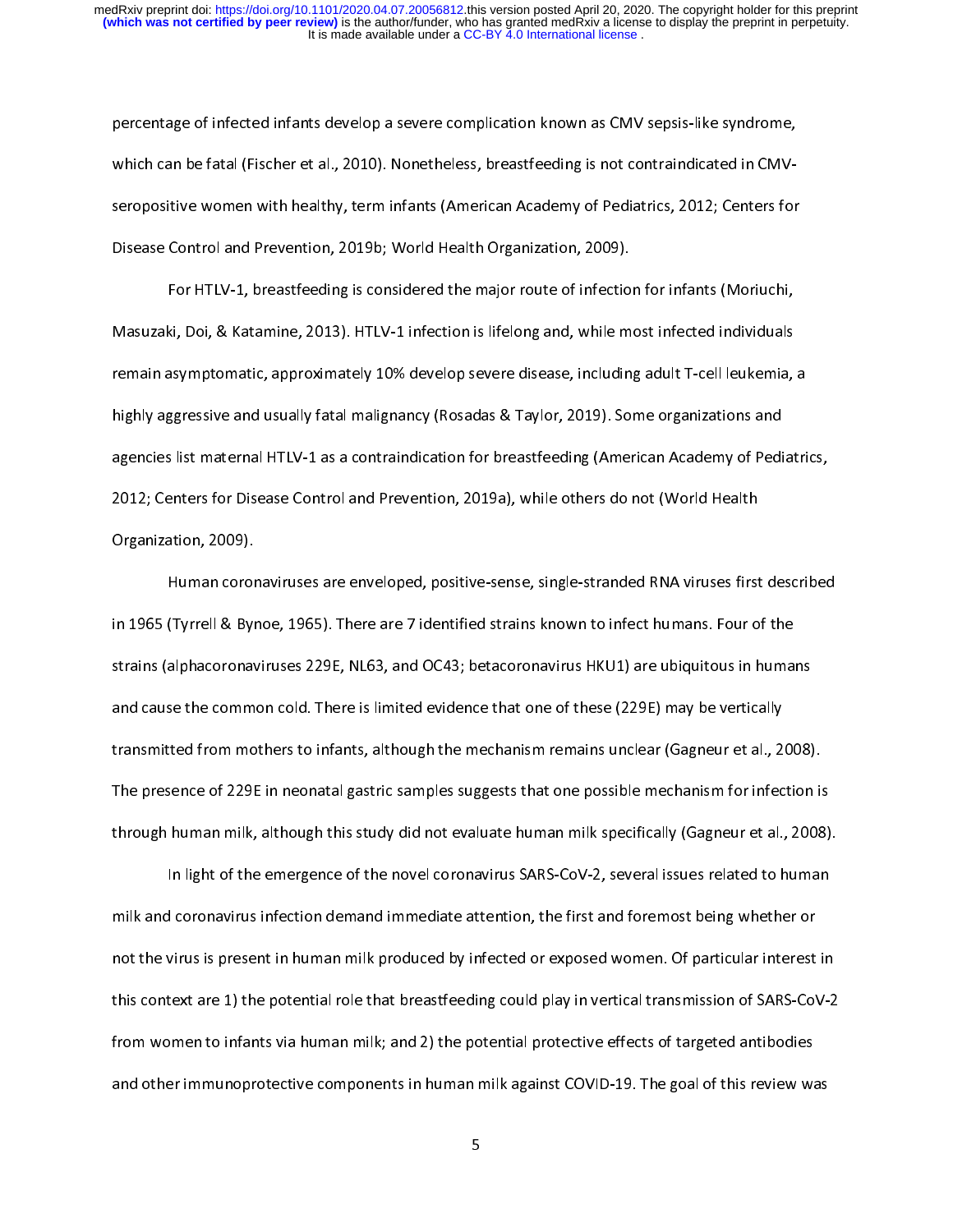to evaluate the published evidence regarding the presence of this and other human coronaviruses in

# METHODS

We used a variety of databases to identify relevant literature published as of April 17, 2020, and the list<br>of databases and search terms used can be found in **Table 1.** It is noteworthy that in addition to using standard scientific databases (e.g., PubMed) we also used a general Google search and a search of preprint servers to identify reports that had not yet been published in refereed journals (i.e., gray literature). Any research in which human milk was collected and tested for a human coronavirus was literature). Any research in which human milk was collected and tested for a human coronavirus was<br>included in this review.

# included in this review. RESULTS

MERS-CoV The deadliest of the human coronaviruses to date is MERS-CoV, which emerged in Saudi<br>Arabia in 2012. The disease caused by MERS-CoV, Middle Eastern respiratory syndrome (MERS), is characterized by severe respiratory illness with symptoms of fever, cough, and shortness of breath. MERS-CoV is a betacoronavirus, and the case fatality rate of MERS is 34% (Mahase, 2020). There are no reports of the presence or absence of MERS-CoV in human milk. However, there are reports of the presence of MERS-CoV in the milk of dromedary camels (Camelus dromedaries; Conzade et al., 2018; Hemida et al., 2015; Reusken et al., 2014), and there is one report of a human likely infected through the consumption of raw (unpasteurized) camel milk (Memish et al., 2014). In camel milk samples spiked with MERS-CoV, viable virus could still be recovered after 48 hr (van Doremalen, Bushmaker, Karesh, & Munster, 2014). These observations resulted in recommendations against consuming raw, unpasteurized camel milk (World Health Organization, 2019). It is unclear if there is vertical transmission of MERS-CoV between camelid cows and their calves, and whether infection occurs as a direct result of lactation/nursing in this species. There are no data on vertical transmission of MERS-CoV between women and their infants (Jeong et al., 2017; Schwartz & Graham, 2020).

women and their infants (Jeong et al., 2017; Schwartz & Graham, 2017; Schwartz & Graham, 2020).<br>Schwartz & Graham, 2020, Schwartz & Graham, 2020; Schwartz & Graham, 2020; Schwartz & Graham, 2020; Schwartz &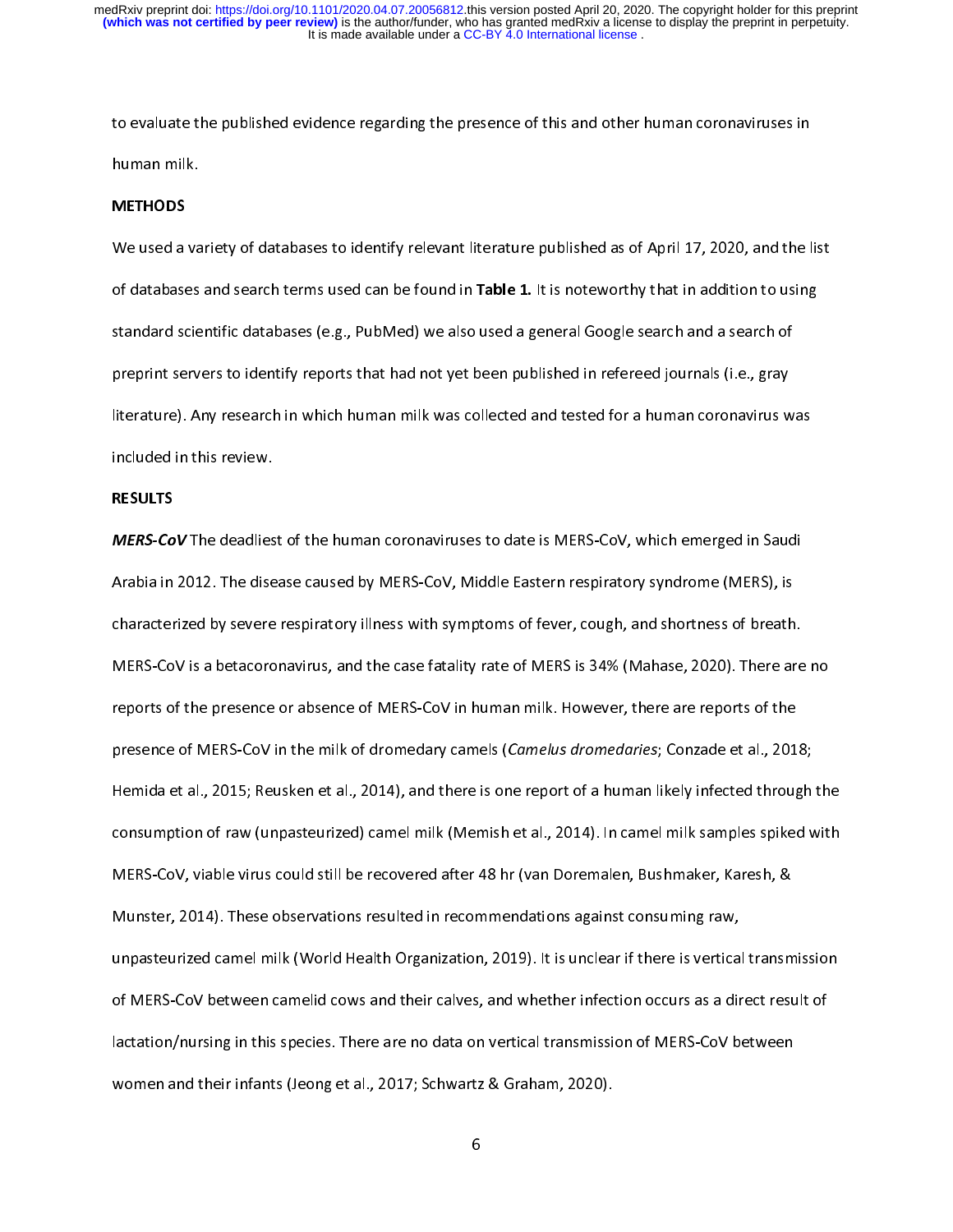**SARS-CoV** A related virus, SARS-CoV, emerged in 2003 in China, although the disease (severe acute<br>respiratory syndrome, SARS) quickly spread globally. SARS is clinically manifested by fever, dry cough, headache, muscle aches, and difficulty breathing. No treatment exists except supportive care, but there have been no reports of SARS-CoV transmission since 2004. Like MERS-CoV, SARS-CoV is a betacoronavirus, and the case fatality rate of SARS is estimated at 10% (Mahase, 2020).

Currently, there is one report in which human milk was tested for SARS-CoV (Robertson et al., 2004), and two reports of human milk being tested for SARS-CoV antibodies (Robertson et al., 2004; Stockman, Lowther, Coy, Saw, & Parashar, 2004). Robertson and colleagues described a woman infected during the second trimester of pregnancy (19 wk). A single milk sample was collected 131 days after the onset of symptoms, but no additional detail on the collection methodologies was provided. Milk was submitted to the CDC, where it was analyzed using reverse transcription polymerase chain reaction (RT-PCR) for viral nucleic acids, and enzyme immunoassay and indirect immunofluorescence to evaluate antibody presence. No additional details on analytical methods were provided. While no viral RNA was detected, antibodies to SARS-CoV were identified in the milk. The infant in this study was never tested for SARS-CoV infection. Stockman and colleagues described a 38-yr-old woman infected in the first trimester of pregnancy (7 wk). She recovered fully and delivered a healthy male infant at 36 wk of gestation. Milk samples were collected at 12 and 30 d postpartum and tested for SARS-CoV antibodies; all were negative. No details on the collection or analysis of the milk were provided. The infant in this study tested negative for SARS-CoV. In both these studies, it is possible that the women had stopped shedding the virus before the milk samples were collected. SARS-CoV shedding in other biological samples typically peaks 12-14 d after the onset of disease (Cheng et al., 2004). There are no documented cases of vertical transmission of SARS-CoV between mothers and infants (Schwartz & documented cases of vertical transmission of SARS-CoV between mothers and infants (Schwartz &<br>Graham, 2020). Graham, 2020).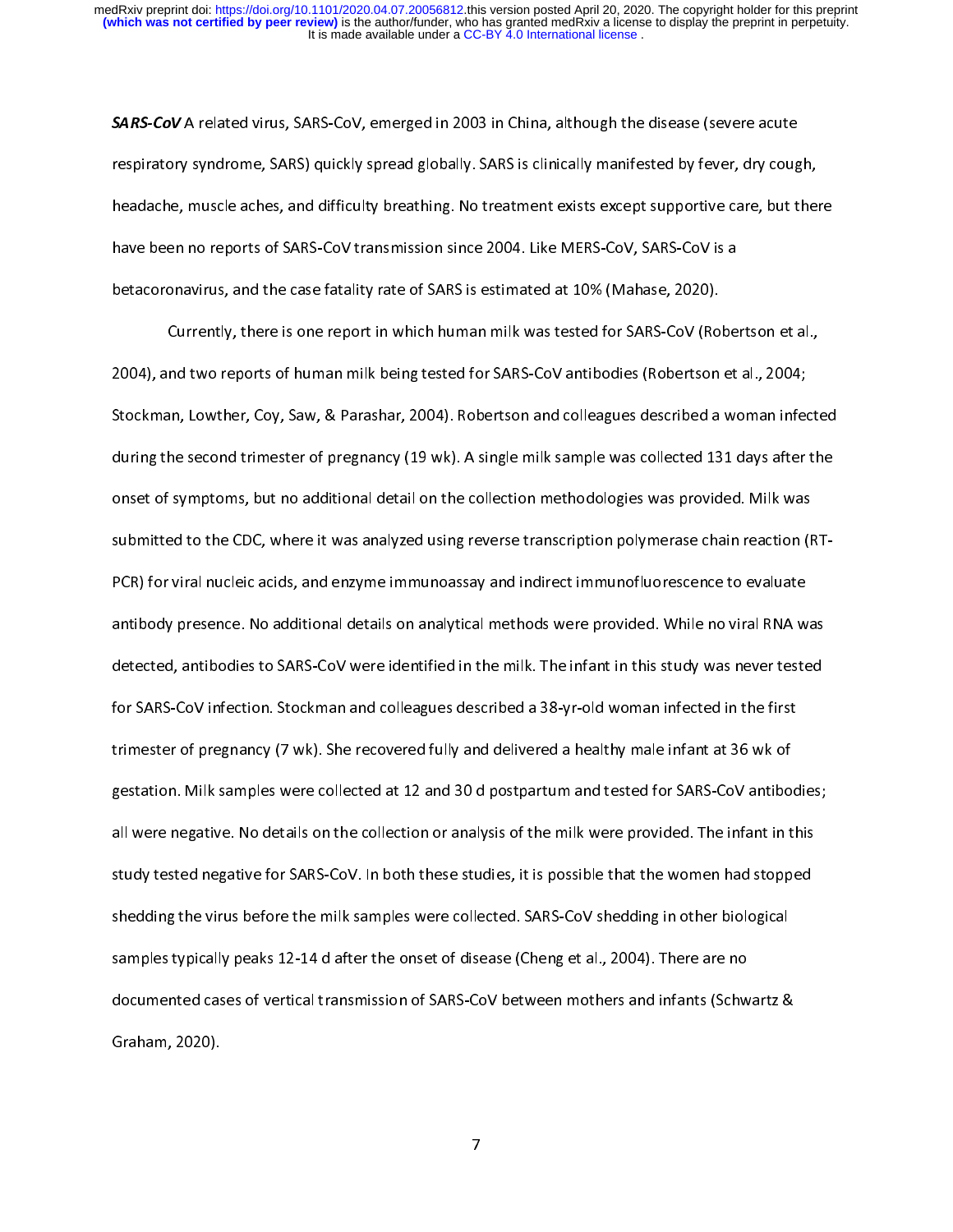**SARS-CoV-2** The novel coronavirus SARS-CoV-2 was named after SARS-CoV due to its shared sequence<br>homology (77.9%; Kim et al., 2020) and similar clinical characteristics. The first reported cases of SARS-CoV-2 infection emerged in late 2019 in China. While the current estimated case fatality rate for COVID-19 (the disease caused by the SARS-CoV-2 virus) is much lower than those of SARS and MERS at roughly 2% (Mahase, 2020), the spread of this pathogen has been much more rapid and extensive.

At the time of writing, there were 12 studies (7 case studies and 5 case series; 3 of which were preprints, or preliminary reports that had not been formally peer-reviewed; Table 2) reporting direct testing of milk produced by women infected with SARS-CoV-2 (Chen et al., 2020; Dong et al., 2020; Fan et al., 2020; Y. Li et al., 2020; Weiyong Liu et al., 2020a; Wei Liu et al., 2020b; Wang et al., 2020; Yu et al., 2020; Wu et al., 2020) or by women whose infants were infected (Cui et al., 2020; Kam et al., 2020; Yuehua et al., 2020). In total, 46 milk samples produced by 30 women had been tested; all but one sample (Wu et al., 2020; non-peer-reviewed preprint) were negative for the presence of the virus. Two milk samples produced by a single woman were tested for SARS-CoV-2 specific antibodies; IgG but not lgM was identified in both samples (Yu et al., 2020; non-peer-reviewed preprint). A description of the relevant characteristics for the women and infants in these studies can be found in Table 2. Investigators conducting 8 of the 12 studies analyzed milk samples collected at birth or shortly thereafter, reporting only findings in colostrum or transitional milk. Those same eight studies reported on the milk produced by women who were infected during the third trimester of pregnancy, while the other four reported findings from milk produced by mothers of infants infected at 1.5 mo, 3 mo, 6 mo, and 13 mo of age (Cui et al., 2020; Kam et al., 2020; Yuehua et al., 2020, Yu et al., 2020). For the infants born to women infected during pregnancy, most were immediately separated from their mothers post-delivery and were not breastfed for the duration of the period observed in their respective reports. Fourteen of the 30 infants described in these reports were born via cesarean section; only two were specified as vaginal births. Repeated milk samples, collected up to 27 days apart, were analyzed for 8 of the women. All the births. Repeated milk samples, collected up to 27 days apart, were analyzed for 8 of the women. All the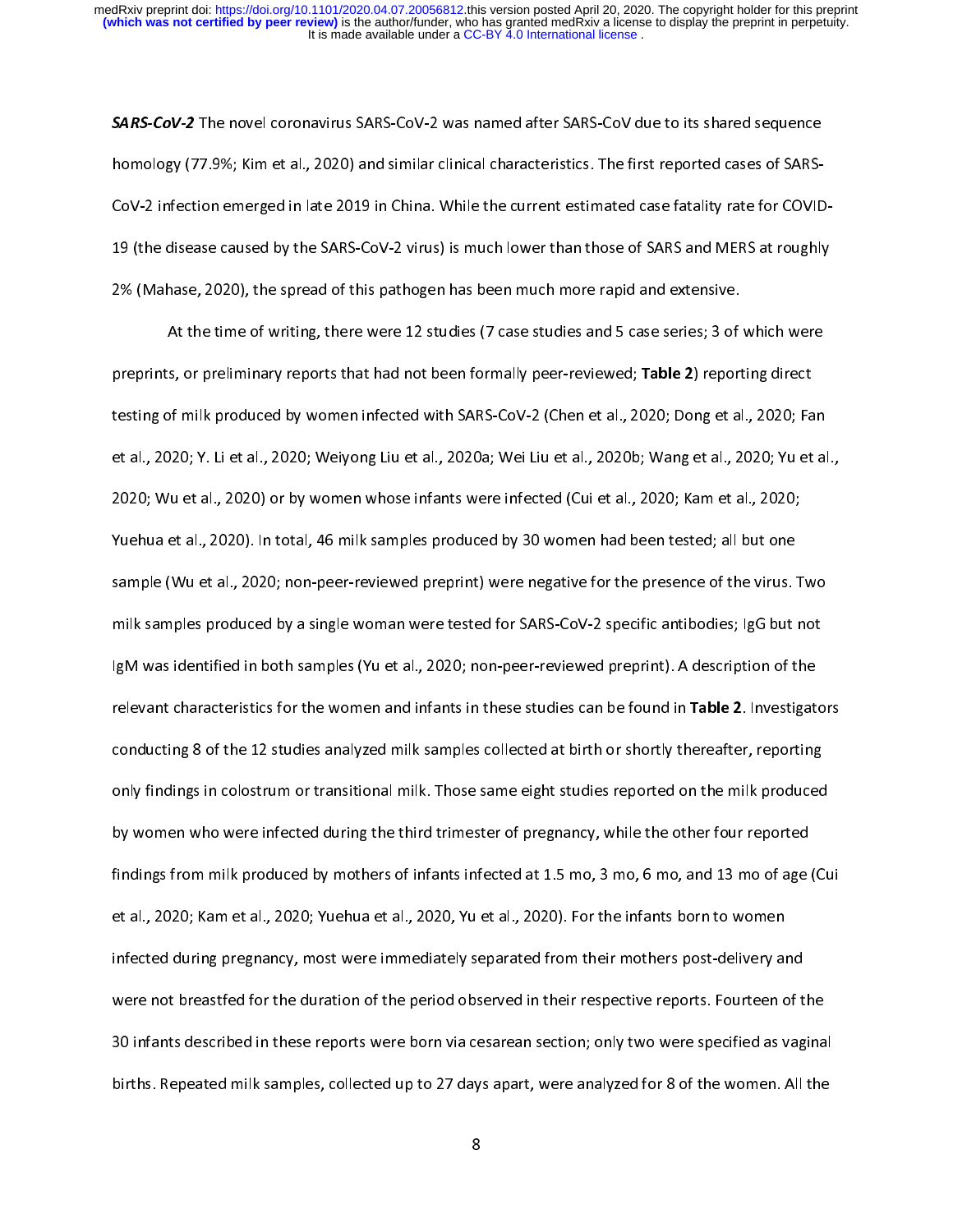studies were conducted in China (Chen et al., 2020; Cui et al., 2020; Dong et al., 2020; Fan et al., 2020; Y.<br>Li et al., 2020; Weiyong Liu et al., 2020a; Wei Liu et al., 2020b; Wang et al., 2020; Yuehua et al., 2020, Yu et al., 2020; Wu et al., 2020) or Singapore (Kam et al., 2020).

Wang and colleagues (2020) described a healthy, 34-yr-old woman who acquired the infection in week 40 of pregnancy. She gave birth to a male infant via cesarean section. The infant and his mother both tested positive for SARS-CoV-2 using pharyngeal swabs within 36 hr of the delivery. The infant was separated from his mother at delivery and fed infant formula for the duration of the period described in the study. The mother's milk was collected at 36 hr postpartum; it tested negative for SARS-CoV-2 via RT-PCR. No description of the collection or testing methods was provided. The authors stated they recommended that the mother not breastfeed, but instead pump milk to avoid mastitis.

In another case series from China, Fan and colleagues (2020) described two women who became In another case series from China, Fan and colleagues (2020) described two women who became the time of diagnosis via RT-PCR analysis of a nasopharyngeal swab. She delivered a female infant via cesarean section 6 d after testing positive for SARS-CoV-2 via nasopharyngeal swab. The infant was separated from the mother immediately after delivery, and serial tests of the infant's nasopharyngeal swabs were negative. A milk sample was collected within 24 hr of delivery and 16 d later; both were negative for SARS-CoV-2. Patient 2 was 29 yr old and in week 36 of gestation at the time of diagnosis via RT-PCR analysis of a nasopharyngeal swab. Her infant was delivered 5 d after she was diagnosed. A single milk sample was collected within 24 hr of delivery; it tested negative for SARS-CoV-2. The authors of this report did not specify how the sample was collected, other than "breastmilk was obtained after of this report did not specify how the sample was collected, other than "breastmilk" breastmilk after<br>the first lactation." the first lactation."<br>Chen and colleagues (2020) described milk produced by 6 women infected during pregnancy.

The women were 26-34 yr old and between 36 wk 2 d and 39 wk 4 d of gestation at diagnosis. The authors did not provide details on the methods used for milk collection other than "breastmilk samples authors did not provide details on the methods used for milk collection other than "breastmilk samples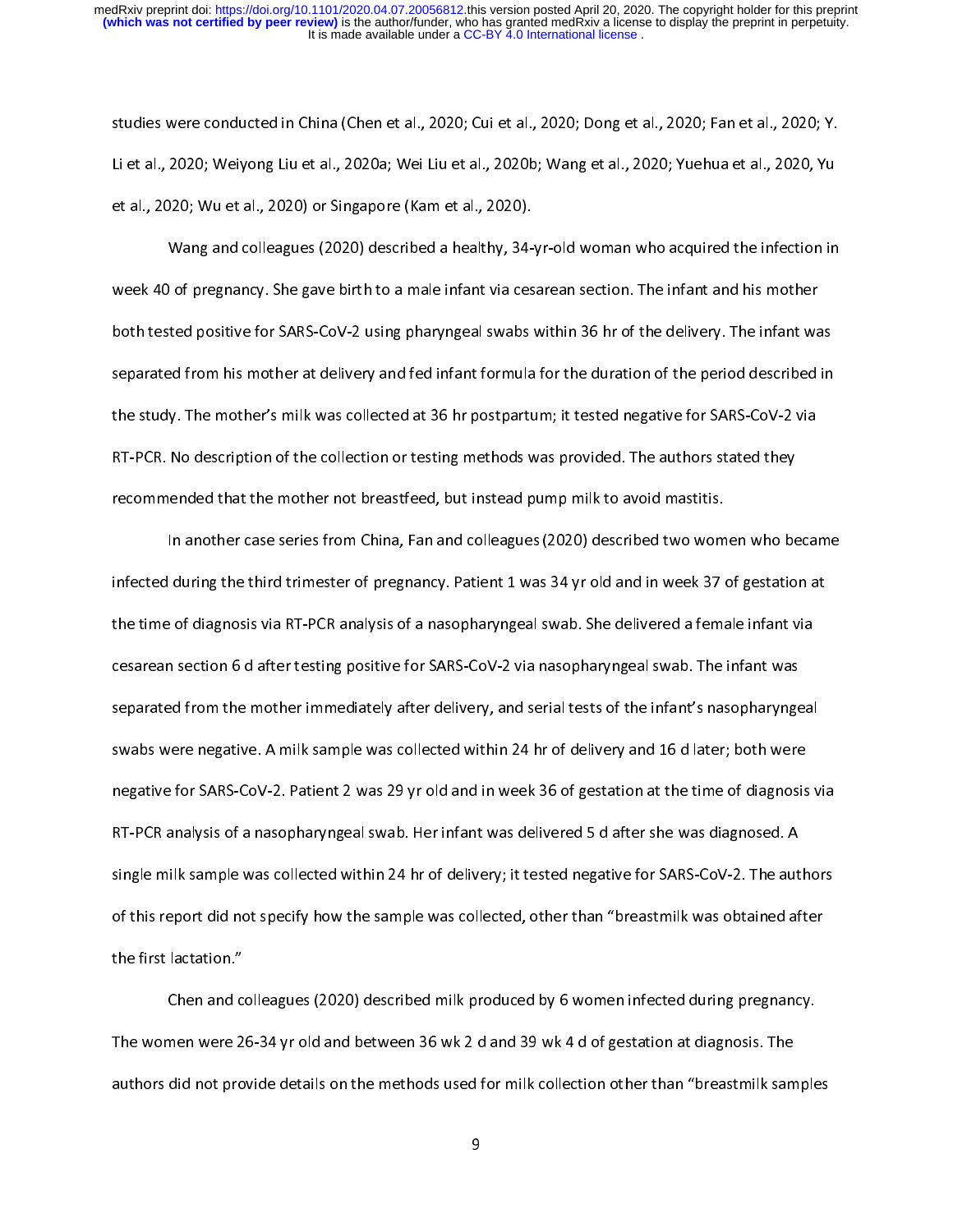from patients with COVID-19 pneumonia were collected after their first lactation" and that milk was<br>collected following WHO guidelines, but they did not provide a citation for this collection method. All milk tested negative for the virus, but no information was provided on the methods used for analysis.

In a report by Weiyong Liu and colleagues (2020a) milk produced by two women was tested. One woman was 34 yr old and at 40 wk gestation tested positive for COVID-19 via oropharyngeal swab. Milk was collected and tested at d 1, 2, and 12 postpartum; all samples were negative. Her male infant was delivered via cesarean and tested for SARS-CoV-2 via oropharyngeal swab when he was 1 and 7 days old; both swabs were negative. The other woman was 30 yr old and delivered an infant vaginally after testing positive for SARS-CoV-2. Her infant tested negative at birth using an oropharyngeal swab; milk was collected on d 2 postpartum, it was also negative. No details were provided for methods of  $\mathcal{L}$  postpartum, it was also negative. No details were provided for methods of methods of methods of methods of methods of methods of methods of methods of methods of methods of methods of methods of methods of method collection or analysis.<br>In a case series by Wei Liu and colleagues (2020b), milk produced by 10 women infected during

late pregnancy was tested via RT-PCR for SARS-CoV-2; all samples tested negative. It is noteworthy that this report included data from 19 women, but milk was collected from only 10 of them. The authors did not specify for which of the women milk was collected. None of the 19 infants reported in this study tested positive for SARS-CoV-2 via RT-PCR. The only detail available on collection or testing methods is that RT-PCR was used to test the samples and that "milk was collected after the first lactation." Despite their results, the authors concluded that delivery should occur in an isolation room, and that infants be separated from infected mothers.

Li and colleagues (2020) described a 30-yr-old woman at 35 wk gestation who was positive for SARS-CoV-2 and who delivered a male infant via emergency cesarean section. The infant was tested immediately upon delivery via oropharyngeal swab, which was negative. After delivery, the infant was kept in isolation away from his mother. Milk was collected immediately after delivery and on d 2 and 3 kept in isolation away from his mother. Milk was collected in mother. Milk was collected in the 2 and 3 and 3 and 3 and 3 and 3 and 3 and 3 and 3 and 3 and 3 and 3 and 3 and 3 and 3 and 3 and 3 and 3 and 3 and 3 and 3 and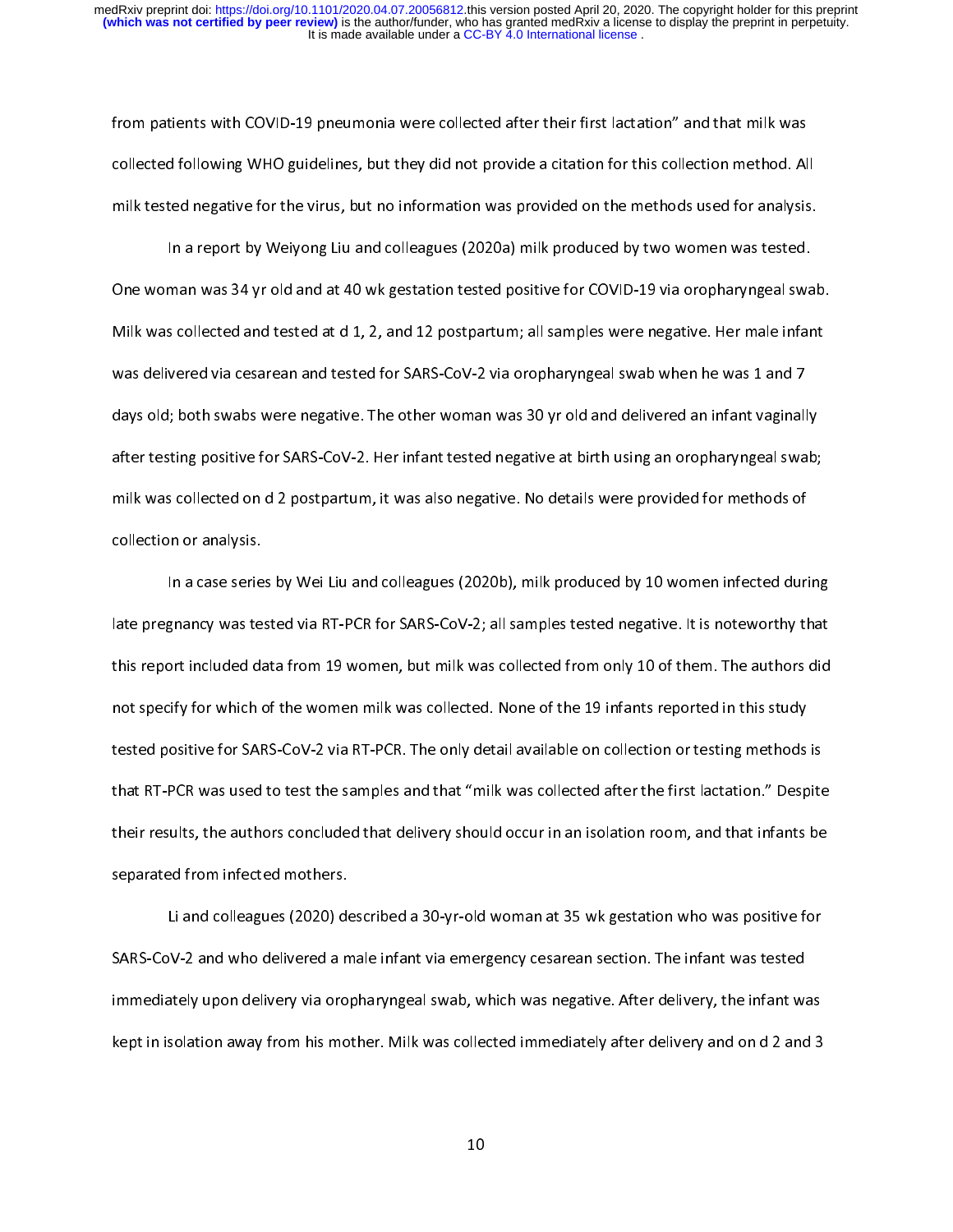postpartum; all samples were negative. Again, no information on the collection or testing methods for<br>the milk sample is available in this report.

Dong and colleagues (2020) described a 29-yr-old woman at 34 wk of gestation diagnosed with COVID-19 via nasopharyngeal swab. Nearly a month later, the woman delivered a female infant via cesarean section. The infant was immediately separated from the mother with no contact. The infant consistently tested negative for SARS-CoV-2 via nasopharyngeal swab over the first 12 d of life. However, a blood sample at 2 hr of age was positive for IgG and IgM antibodies to SARS-CoV-2. A milk sample was collected from the mother at d 6 postpartum; it tested negative for SARS-CoV-2 but was not tested for antibodies. No information on the collection or testing methods for the milk sample is tested for antibodies. No information on the collection or testing methods for the milk sample is<br>included in the report. included in the report.<br>In another case study, Yu and colleagues (2020; non-peer-reviewed preprint) described a 32-yr-

old woman with a 13-mo-old breastfed male infant. Both the woman and her infant developed symptoms 2 wk after exposure to infected family members and tested positive for COVID-19 2 d after hospital admission. The woman insisted that she remain with her infant during the hospital stay, and the infant continued to breastfeed. Milk samples were collected and analyzed for SARS-CoV-2 on d 1, 8, 15, and 18 after admission, and all tested negative. Milk samples collected on d 8 and d 24 were tested for SARS-CoV-2 specific antibodies. In both samples, the authors identified IgG but not IgM. No details on method of milk collection, SARS-CoV-2 testing, or antibody testing are provided in this report.

Wu and colleagues (2020; non-peer-reviewed preprint) are the only researchers to date who have reported a positive result for SARS-CoV-2 in a human milk sample. All three women (27, 28, and 29 yr old) they studied were infected during the third trimester of pregnancy and delivered infants via cesarean. Milk was collected from each woman on d 1, 6, and 27 postpartum into sterile containers after cleaning the breast with iodine; milk samples were tested via RT-PCR for SARS-CoV-2. Whereas most samples were negative for the virus, the sample collected on d 1 from the 29-yr-old patient was most samples were negative for the virus, the samples were negative for the 29-yr-old patient was the 29-yr-ol<br>The samples was the 29-yr-old patient was the 29-yr-old patient was the 29-yr-old patient was the 29-yr-old pa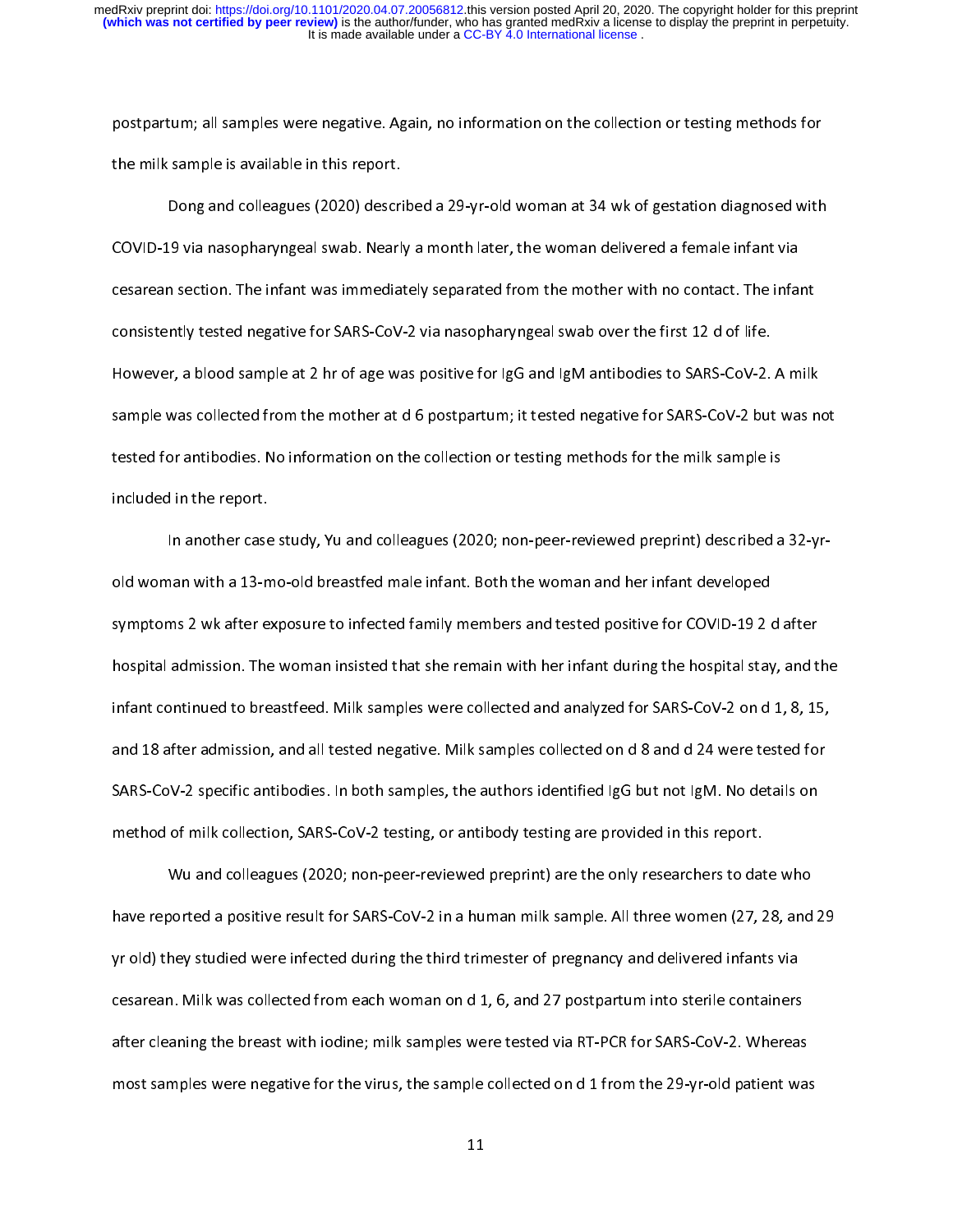positive. Subsequent testing of milk from this same subject two days later was negative for the virus. No<br>details on the analytical methods used were provided. The infants were also tested for SARS-CoV-2 via both throat and/or anal swabs when they were 1 and/or 3 d old; all were negative.

While the previous reports focused on infected women, there are also three case studies focused on infected infants. In these studies, milk produced by the infants' mothers was tested for SARS-CoV-2. The youngest of these infants was reported by Cui and colleagues (2020). After being exposed to infected family members, the 55 d old female was admitted to the hospital with symptoms of COVID-19 and diagnosed based on clinical data and exposure history. The infant was "mixed fed." Her mother's milk was collected on the first 3 consecutive days of her hospitalization; all were negative for SARS-CoV-2. No information on the collection or testing methods for the milk sample is included in this report. Yuehua and colleagues (2020) reported on a 3-mo-old, breastfed female who was hospitalized and tested via throat swab for SARS-CoV-2; the swab was positive. A single milk sample was collected from the infant's mother; it tested negative. The authors provided no information on the collection or testing methods for the milk. Importantly, this infant developed symptoms of COVID-197d before her parents became ill. As such, one possibility is that she was infected first and passed the infection to them. Another case report on a mature milk sample comes from Singapore (Kam et al., 2020). This report is particularly interesting as the infant had no symptoms but was hospitalized and tested because his caregivers were all hospitalized with COVID-19 and there was no one to care for him. The infant was 6 mo old and presumably at least partially human milk fed as a sample of milk was successfully collected from his mother. Despite being asymptomatic, a nasopharyngeal swab taken from the infant was positive for SARS-CoV-2. The authors reported that milk produced by the mother on a single day tested negative for the virus but did not specify how many samples were taken. This report provided no data on the methods used for the collection and analysis of these sample(s). on the methods used for the methods used for the collection and analysis of the collection and analysis of the<br>International collection and analysis of the collection and analysis of the collection and analysis of the col

#### **DISCUSSION**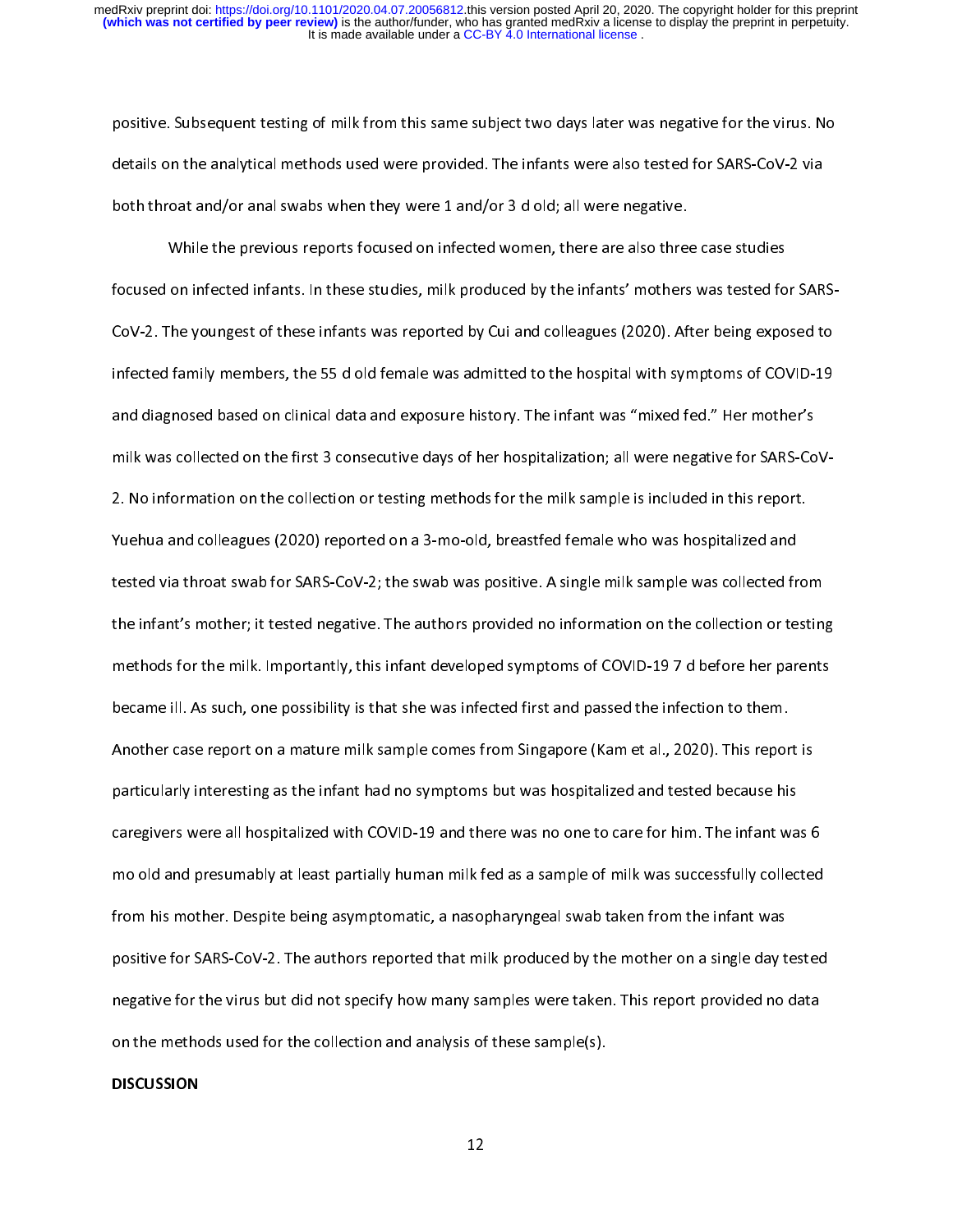Despite the devastating clinical manifestations of MERS-CoV, SARS-CoV, and SARS-CoV-2, there remains<br>much to be learned about their modes of transmission. Respiratory droplets are a documented source of the virus (World Health Organization, 2020b), but other sources such as breastfeeding and/or human milk may exist. The primary purpose of this review was to examine the evidence (or lack, thereof) for the vertical transmission of SARS-CoV-2 from mother to infant via breastfeeding considering what is known about other human coronaviruses. We also examined the evidence presented in the same reports related to maternal/infant antibody production to the virus.

In total, we identified 13 studies that had tested human milk for human coronaviruses directly. Twelve of these studies were newly published reports on SARS-CoV-2 and human milk, which collectively encompassed 46 milk samples. All but one of these samples tested negative for SARS-CoV-2, and that result was reported in a non-peer-reviewed, on-line preprint. We identified no comparable data for MERS; a single case report for SARS, which yielded a negative result for the presence of the virus but positive results for antibodies specific to SARS-CoV; and no reports of human milk tested for other human coronaviruses. There was one report of antibody tests in milk specific to SARS-CoV-2, which identified IgG but not IgM (Yu et al., 2020). This dearth of high-quality evidence substantially compromises the ability to effectively respond to this pandemic and provide guidance to some of the most vulnerable individuals: pregnant and lactating women and infants.

Limited and weak data suggest MERS may be present in camel milk, but the relevance to SARS-CoV-2 in human milk is unclear. Notably, Reusken and colleagues (2014) reported that milk analyzed in the camelid studies was not collected aseptically; rather, samples were obtained according to local milking customs. As such, it is possible that the presence of MERS-CoV in camel milk could be due to contamination from the milker, the calf, or the environment, rather than milk representing an endogenous source of the virus. This is likely an issue with all the studies on SARS-CoV-2, where only one reported cleaning of the breast prior to sample collection (Wu et al., 2020). However, the limited data reported cleaning of the breast prior to sample collection (Wu et al., 2020). However, the limited data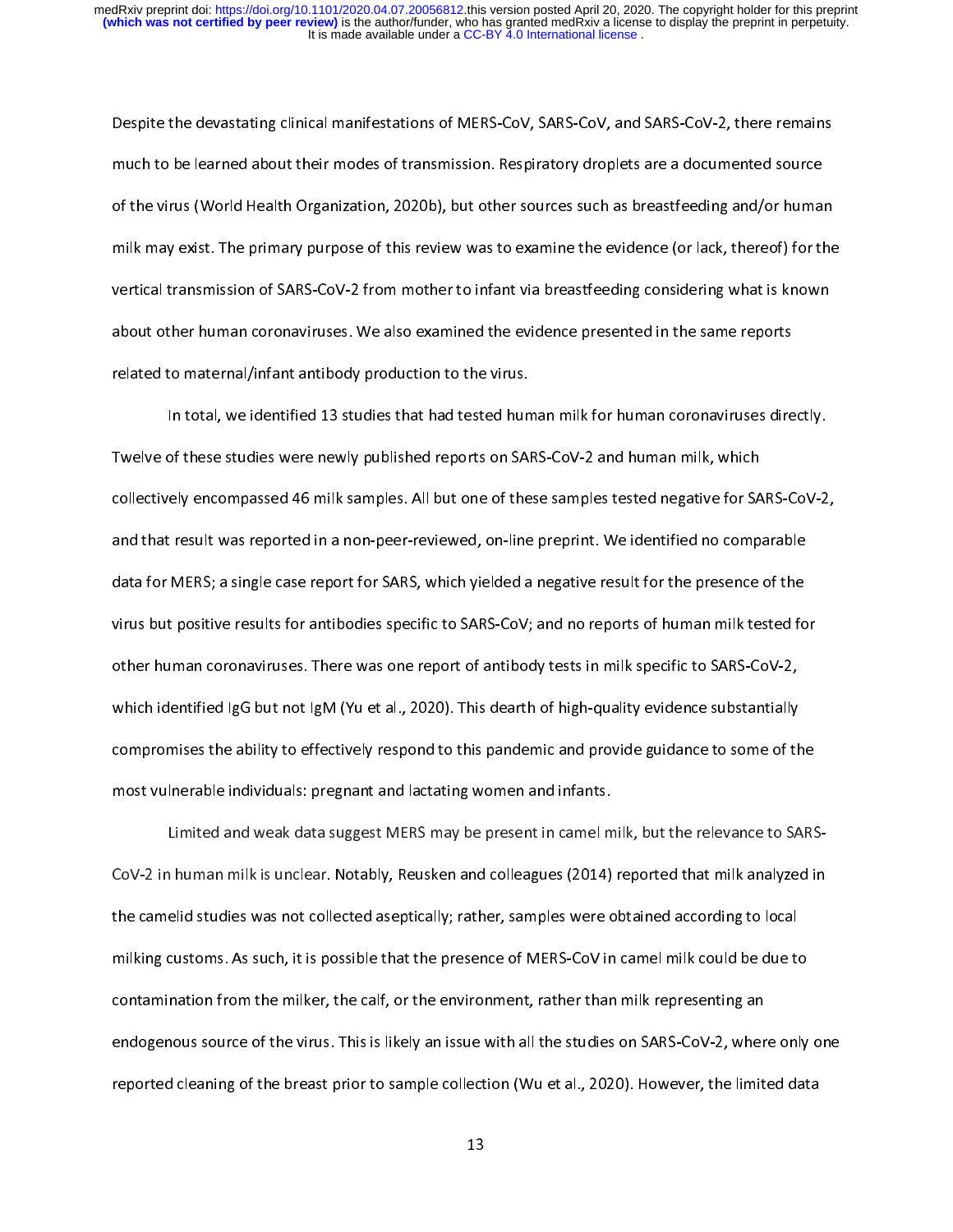available on all three of these viruses (and human coronaviruses, in general) leave many questions

human milk in vertical transmission of coron aviruses.

One possible reason that most of the RT-PCR results for the milk samples tested were negative is that the methods used were neither designed nor validated for human milk. Milk is a complex matrix containing substantial fat, DNases (Babina, Kanyshkova,

# Box 2. KEY POINTS OF ASSAY VALIDATION<br>Some factors to consider when validating methods

Some factors to consider the consideration given be<br>for human milk testing of coronaviruses.<br>• Method of milk collection: use of manual milk

- Method of milk collection: use of manuscription<br>expression vs. electric pump; cleaning Method of milk concentions is committed milk<br>expression vs. electric pump; cleaning<br>procedures of breast and pump; partial vs. full expression variation pump; cleaning<br>procedures of breast and pump; partia<br>breast expression; foremilk vs. hindmil breast expression; foremilk vs. hindmilk.
	- Sample handling and storage: container<br>material; temperature; duration of material; temperature; duration of<br>refrigeration/freezing. material; temperature; authorition<br>refrigeration/freezing.<br>Assay validation: nucleic acid extrac
	- Assay validation: nucle<br>protocols; amplification protocols; amplification protocols; reagent selection; proper positive and negative controls;<br>fresh vs. frozen milk. selection; propertion; propertion; propertion; propertion; propertion; propertion; propertion; propertion; pro<br>Since controls; propertion; propertion; propertion; propertion; propertion; propertion; propertion; propertion<br>
	- Viral quantification ar<br>dose; biologically rele dose; biologically relevant concentrations.

substantial fater and the term of the term of the term of the bandwidth of the Bandwidth Buneva, & Nevinsky, 2004), RNases (McCormick, Larson, & Rich, 1974; Das, Padhy, Koshy, Sirsat, & 1976; Ramaswamy, Swamy, & Das, 1993) and other PCR inhibitors (Abu Al-Soud, Jonsson, & Radstrom, 2000; Al-Soud & Radstrom, 2001; Schrader, Schielke, Ellerbroek, & Johne, 2012). Of note is the fact that commonly used silica column-based RNA isolation methods are designed for a limited sample volume, and as such are not suitable for more voluminous liquid samples. Thus, validation of methods using human milk is needed (see **Box 2**). In addition, other than general statements about the timing of collection (e.g., "milk was collected after the first lactation") and brief descriptions of the RT-PCR assays used for nasal and throat swabs, none of the studies to date has described the methods of collection or how the milk was handled and stored in any detail. In addition, nothing is known about stability of SARS-CoV-2, if present, in human milk and how quickly (or at what temperature) it must be frozen to preserve fidelity. Information on sample collection, handling, and storage is critical to evaluating whether the negative results described in these studies could be due to inadequate methods used.

Another possibility is that there is low abundance of the virus in human milk, and it is often not captured in the limited samples tested so far. For example, in the report on other human coronaviruses captured in the limited samples tested so far. For example, in the report on other human coronaviruses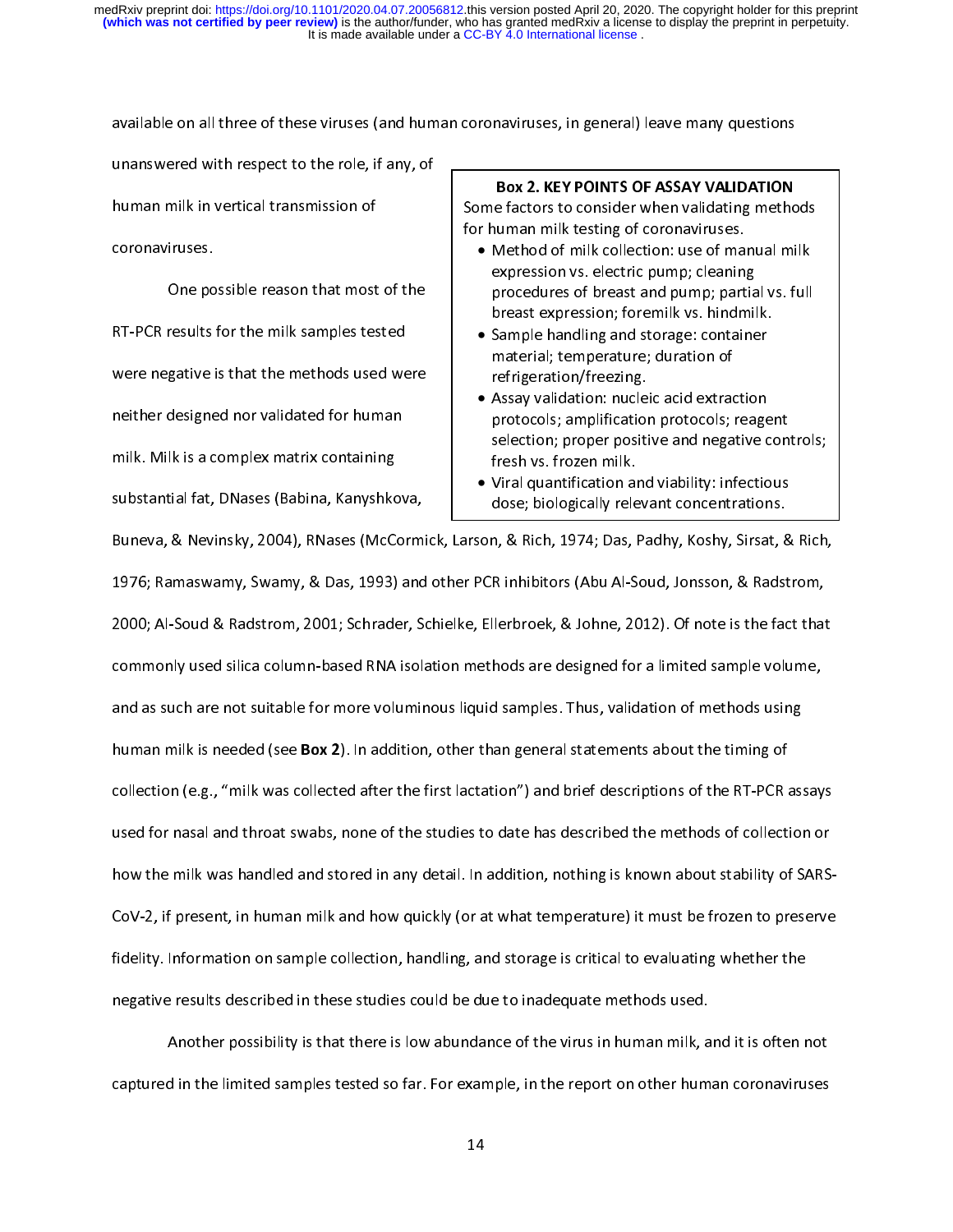by Gagneur and colleagues (2008) 159 maternal-infant dyads were tested (including 161 infants, two<br>sets of twins). In this report, 229E was present in both maternal and infant samples in only 2 dyads. Additionally, in the milk of dromedary camels, MERS-CoV appears to be present at very low abundance (Reusken et al., 2014). This suggests the possibility that a very low viral load in milk might also lead to an inflation of false negatives. Limited evidence from 2 patients suggests that SARS-CoV-2 shedding in respiratory samples peaks at  $\infty$ 6 d after onset of symptoms (Pan et al., 2020), indicating that timing of sample collection also plays an important role in virus detection.

Only one study has investigated antibodies in milk specific to SARS-CoV-2 (Yu et al. 2020; nonpeer-reviewed preprint), and these researchers identified IgG in one milk sample produced by a woman at 13 mo postpartum. While limited to a single study, this finding combined with a large body of literature documenting targeted antibodies in human milk indicate that there may be a protective effect of breastfeeding when the mother is COVID-19 positive. The infant in this study was older than all the other infants described here, was likely not exclusively breastfed (based on reported age), and likely had a more mature immune system than the youngest infants described in other reports. Still, further investigation into this finding is a critical next step in understanding how breastfeeding and/or the infant's consumption of the complex milieu of human milk impact the infant's immune response to and clinical manifestations of SARS-CoV-2 infection. This information is an important component in the risk/benefit analysis of developing evidence-based breastfeeding recommendations related to maternal risk-benefit analysis of developing evidence-based breastfeeding recommendations related to maternalistic relations relations relations relations relations relations relations relations relations relations relations relati coronavirus infection.<br>Considering the observations by Yu and colleagues (2020; non-peer-reviewed preprint), other

immune protective components of human milk should also be more thoroughly evaluated. While the methods used to test this milk were not fully described, this observation could have impacts on the clinical management of infants born to women diagnosed with COVID-19 during pregnancy and/or lactation. This observation is also supported by the findings of Dong and colleagues (2020) and Zeng and  $\mathcal{L}_{\text{max}}$  observation is also supported by the findings of  $\mathcal{L}_{\text{max}}$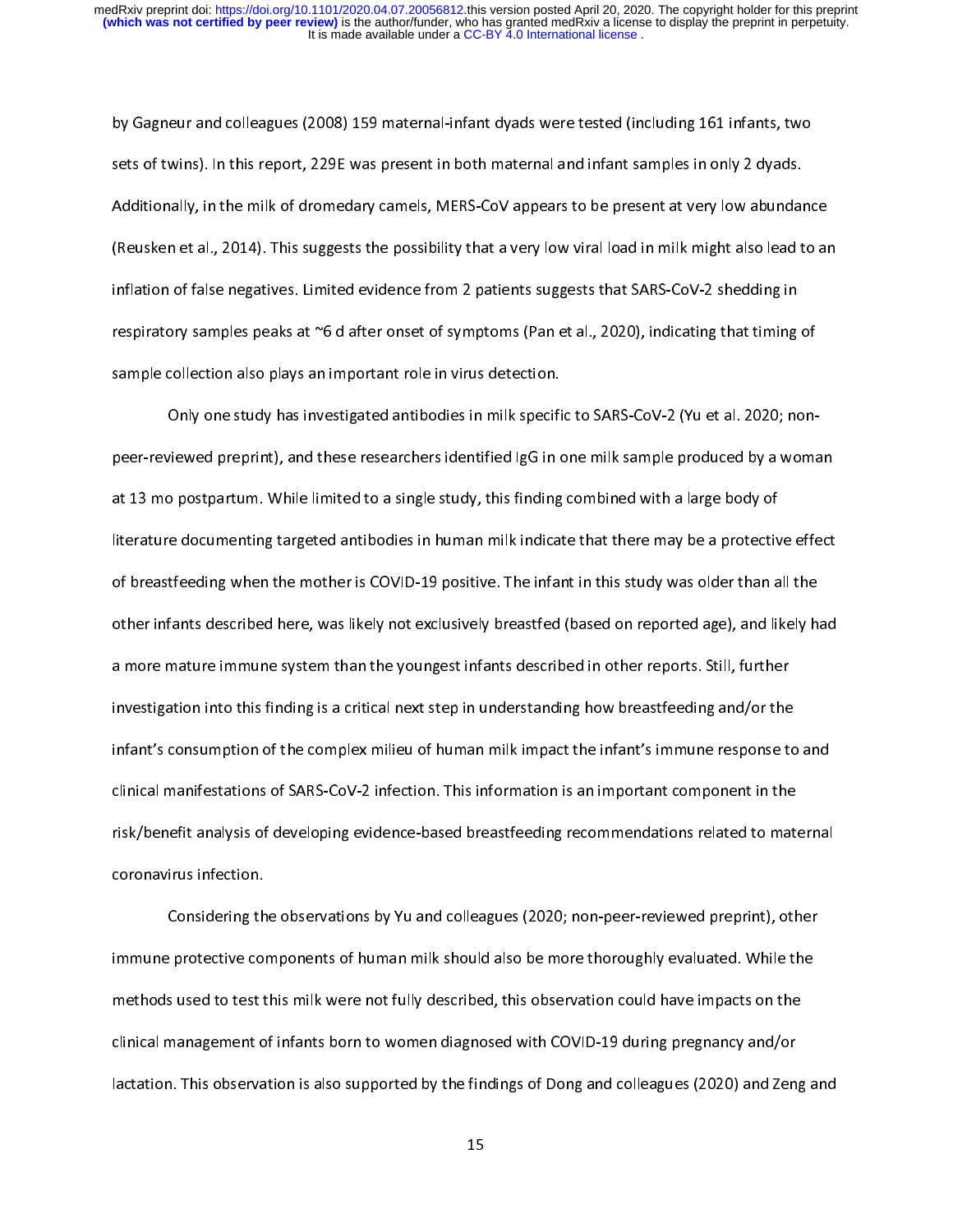colleagues (2020) who reported that both IgG and IgM antibodies to SARS-CoV-2 were present in the over the first days of life. The presence of circulating antibodies at such an early stage of life could indicate transfer of SARS-CoV-2-specific antibodies from mother to infant during gestation. However, it is noteworthy that IgM antibodies present in the serum of SARS-CoV-2 negative infants are not likely to have originated from the mother during gestation as IgM cannot cross the placental barrier due to size. From the limited data on SARS-CoV, it appears that the presence of antibodies in milk could be influenced by timing of infection, where antibodies to SARS-CoV were detected only in milk produced by a woman who acquired the infection later in pregnancy (Robertson et al., 2004). Together, these observations suggest infant infection may occur in utero, but that the virus may simply be absent from the upper respiratory tract immediately after birth and therefore, undetectable on pharyngeal swabs.

Very recent work has demonstrated that, like SARS-CoV and human coronavirus NL63 (Hofmann et al., 2005), angiotensin-converting enzyme 2 (ACE2) is one of the receptors used by SARS-CoV-2 to enter host cells (W. H. Li et al., 2003; Yan et al., 2020). ACE2 is expressed across many body sites and tissue types, including the oral cavity (e.g., tongue and oral mucosa) and in mammary tissue (H. Xu et al., 2020a). If mammary epithelial cells express this receptor, then it follows that viable virus could exist in milk. If it does, then the introduction of virus-containing human milk could represent a mechanism of entry for SARS-CoV-2 and COVID-19 infection for infants.

Another observation worth considering is that, in at least one of the reports (Yuehua et al., 2020), the infant was infected and symptomatic 7 d prior to the infant's parents. This suggests the possibility that a "reverse" vertical transmission from infant to mother could occur, a phenomenon which has been observed for other pathogens, such as HIV (Belitsky, 1989; Little et al., 2012) and Ebola virus (Sissoko et al., 2016). One possible mechanism for maternal infection in this case is through retrograde flow, where milk and saliva move back into the mammary gland from the infant's mouth retrograde flow, where milk and saliva move back into the mammary gland from the infant's mouth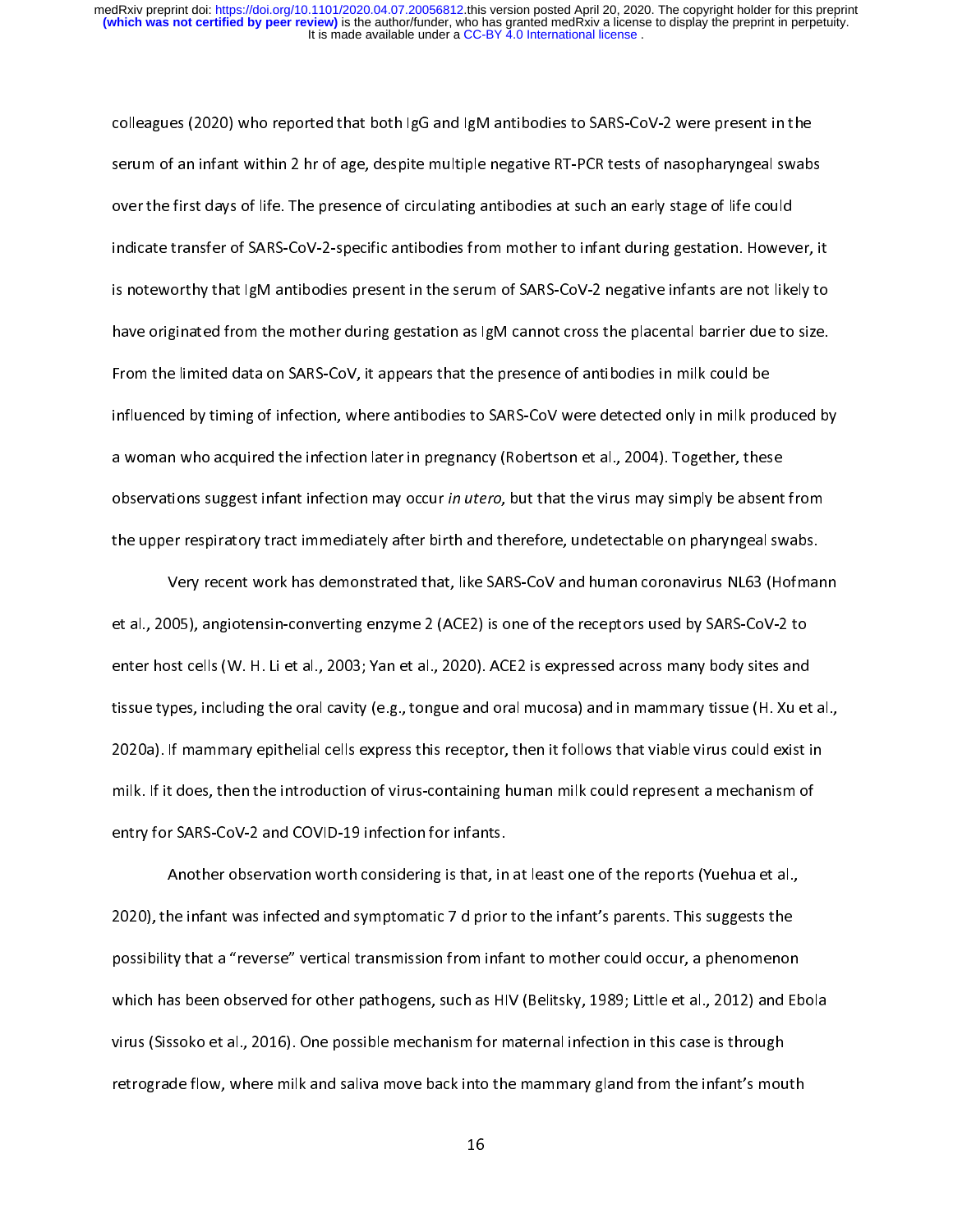during suckling (Ramsay, Kent, Owens, & Hartmann, 2004). While this mechanism is speculative, it<br>represents a possible route whereby an infant could theoretically transfer a pathogen it has encountered in the environment to the mother. It is also possible that maternal infection could occur through other mechanisms, such as infant respiratory droplets (World Health Organization, 2020) or via

fecal matter (Y. Xu et al., 2020b).

To date, all reports on SARS-CoV-2 and human milk have originated in Asia, specifically China and Singapore. While this limited geography makes sense given the fact that the initial epicenter of this pandemic was in this region, studies from other globally representative populations are needed to make definitive conclusions regarding the possible presence and/or role of SARS-CoV-2 in human milk. Additionally, the importance of a coordinated, international effort by scientists, clinicians, and public health officials to elucidate

**Box 3. FUTURE NEEDS**<br>To understand the role of human milk and SARS-CoVaddressed. 2 infection, the following points addressed.<br>• Optimization of human milk collection and

- Optimiz<br>storage storage protocols for SARS-CoV-2 research.
	- Validation of assays for identification of SAR<br>CoV-2 RNA and SARS-CoV-2-specific immune components in human milk. components in human milk.<br>• Multinational population studies documentin
	- components in human milk.<br>Multinational population stu<br>presence or absence of SARS presence or absence of SARS-CoV-2 virus and<br>immune factors (including antibodies) in milk immune factors (including antibodies) in milk<br>produced by infected women, women with immune factors (including antibodies), in milki<br>produced by infected women, women with<br>infected infants, and women who have been produced infants, and women who have been<br>infected infants, and women who have been<br>exposed to SARS-CoV-2; if the virus is identi exposed to SARS-CoV-2; if the virus is identified in milk its viability must be verified. exposed to the verified.<br>• Multinational population studies documenting (or
	- milk interprese of Multinational population studies<br>Inot documenting) risk of COVID-1 not documenting) risk of COVID-19 infections in<br>breastfed vs. non-breastfed infants whose breastfed vs. non-breastfed infants whose mothers are COVID-19 positive. mothers are COVID-19 positive.<br>Research delineating implications of skin-to
- Research delineating implication<br>breastfeeding vs. consumption c breastfeeding vs. consumption of pumped human<br>milk. breastfeed variables variables variables variables variables variables variables variables variables variables milk.

answers to the many remaining questions related to SARS-CoV-2 and breastfeeding cannot be  $\begin{array}{cc} \text{over } \text{empty} \end{array}$  remaining to  $\begin{array}{cc} \text{over } \text{empty} \end{array}$ 

# overemphasized. CONCLUSIONS

Human milk is the gold standard for infant feeding. However, confidence as to its safety and<br>best practices around breastfeeding during maternal COVID-19 infection has been compromised by the lack of rigorous evidence as to whether SARS-COV-2 can be vertically transmitted in milk and/or during lack of rigorous evidence as to whether SARS-COV-2 can be vertically transmitted in milk and/or during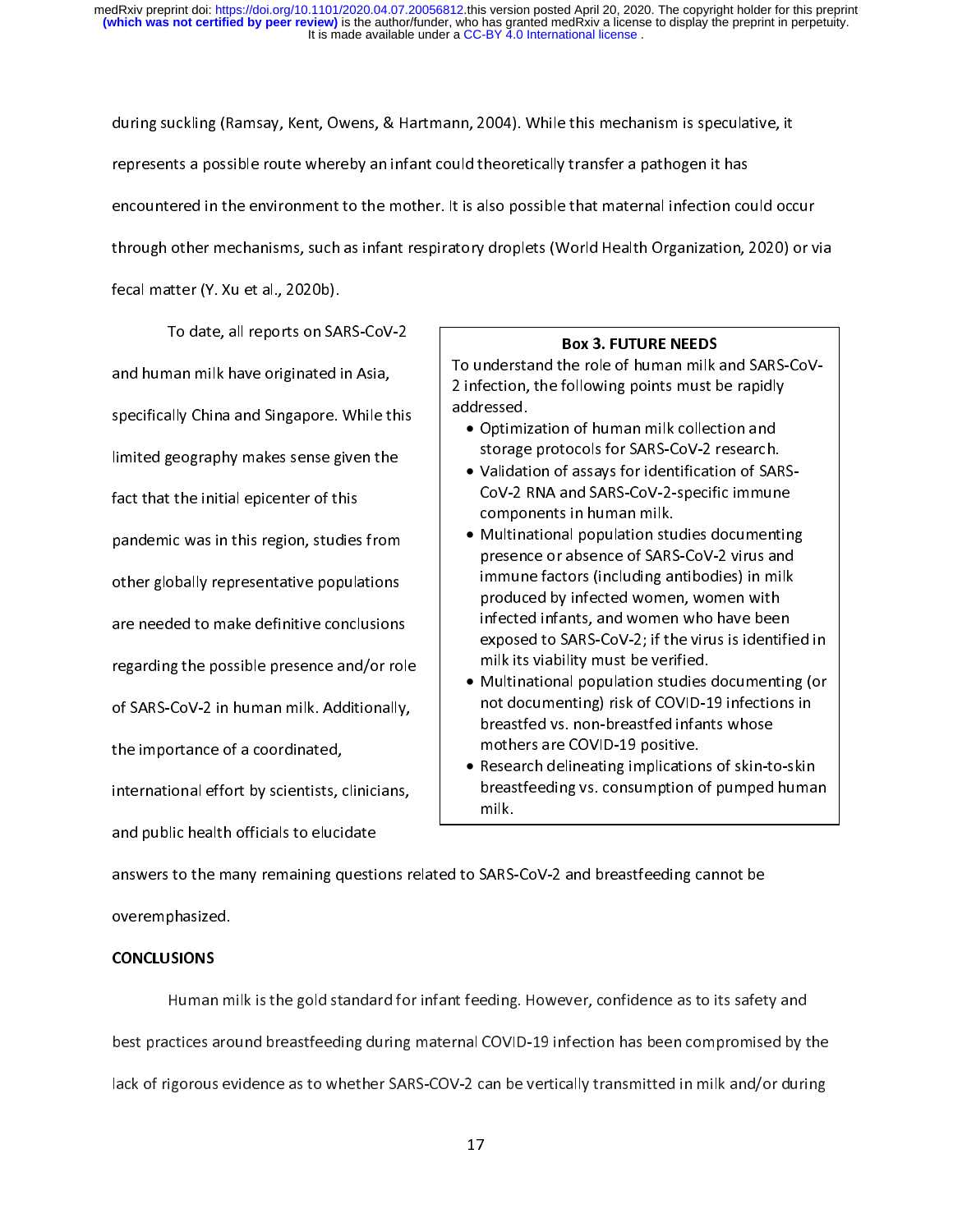It is made available under a CC-BY 4.0 International license. medRxiv preprint doi: [https://doi.org/10.1101/2020.04.07.20056812.](https://doi.org/10.1101/2020.04.07.20056812)this version posted April 20, 2020. The copyright holder for this preprint<br>(which was not certified by peer review) is the author/funder, who has granted me

breastfeeding. As such, there exists an immediate need to rapidly generate rigorous evidence for the<br>role (if any) of human milk and breastfeeding in vertical transmission of COVID-19 from mothers to infants. To accomplish this, validation of analytical methods for the human milk matrix, viability testing, and evaluation of other immune components in milk will all be critical to this effort, especially given the known protective effects of breastfeeding in other infant respiratory infections (Box 3; Chantry, Howard, & Auinger, 2006; Duijts, Jaddoe, Hofman, & Moll, 2010). Substantial interdisciplinary research on this topic is required and should be performed rigorously and rapidly to best inform policies regarding early feeding choices and clinical management of breastfeeding mothers infected with SARS-CoV-2 and their feeding choices and clinical management of breastfeeding mothers infected with SARS-CoV-2 and their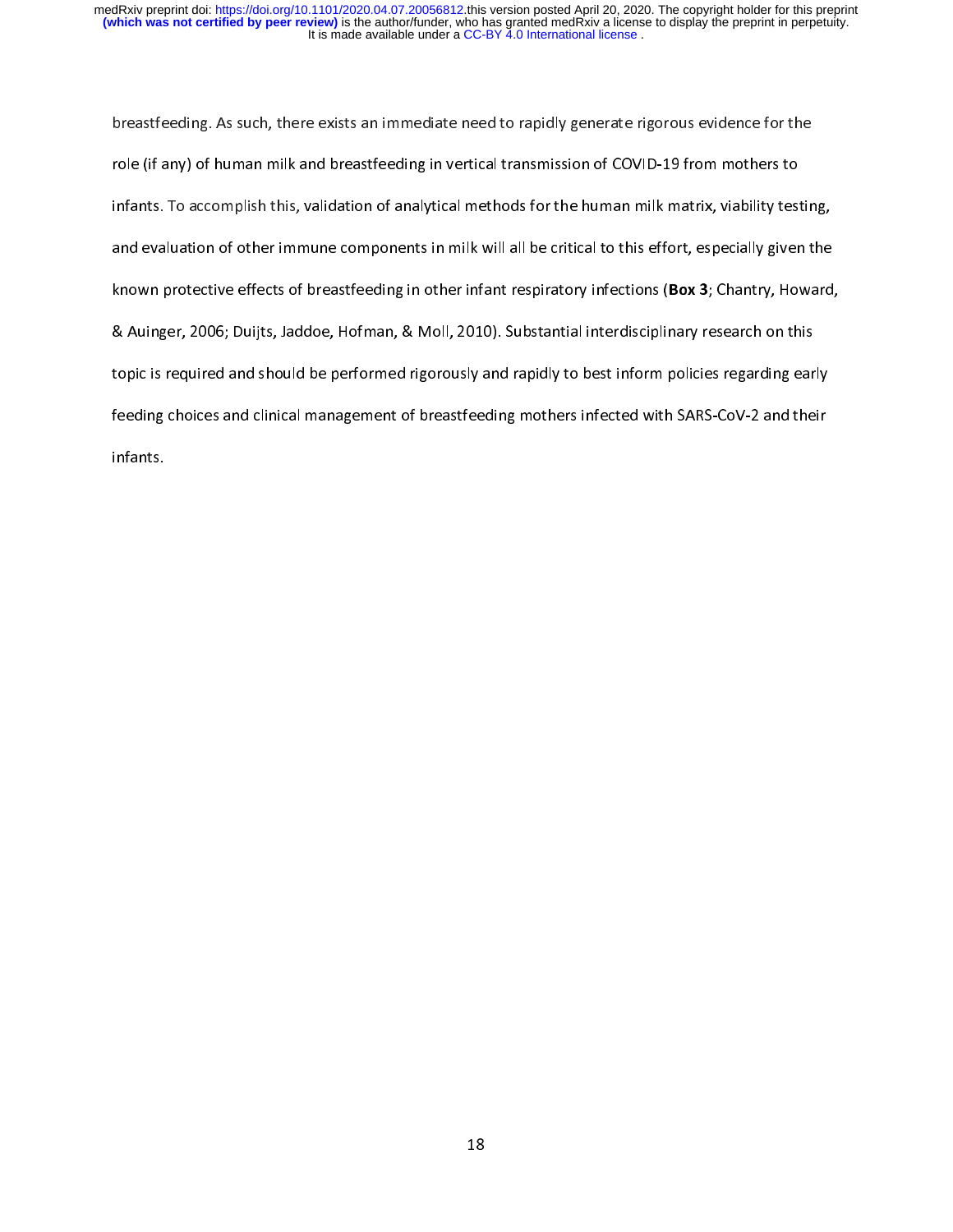It is made available under a CC-BY 4.0 International license. medRxiv preprint doi: [https://doi.org/10.1101/2020.04.07.20056812.](https://doi.org/10.1101/2020.04.07.20056812)this version posted April 20, 2020. The copyright holder for this preprint<br>(which was not certified by peer review) is the author/funder, who has granted me

### TABLES

Table 1. Search terms, databases, and preprint servers used to identify existing iterature reporting the<br>nossibility of vertical transmission of coronaviruses from mother to infant during breastfeeding as of possibility of vertical transmission of coronaviruses from mother to infant during breastfeeding as of April 17, 2020.

|                               | General              | SARS-CoV-2 and           |                 |                 |
|-------------------------------|----------------------|--------------------------|-----------------|-----------------|
| <b>Databases and Preprint</b> | <b>Breastfeeding</b> | General                  | <b>SARS-CoV</b> | <b>MERS-CoV</b> |
| <b>Servers Searched</b>       | Terms                | <b>Coronavirus Terms</b> | Terms           | Terms           |
| Google Scholar                | milk                 | SARS-CoV-2               | SARS-CoV        | MERS-CoV        |
| Medline                       | human milk           | coronavirus              | <b>SARS</b>     | <b>MERS</b>     |
| National Library of           | breast               | novel coronavirus        | SARS CoV-1      |                 |
| Medicine, PubMed              | breastfeeding        | human coronavirus        |                 |                 |
| Web of Science                | breastmilk           | COVID-19                 |                 |                 |
| Google                        | lactation            | <b>COVID</b>             |                 |                 |
| bioRxiv                       | virus transmission   |                          |                 |                 |
| medRxiv                       | mother-to-child      |                          |                 |                 |
| Research Square               | child-to-mother      |                          |                 |                 |
| Preprints                     | vertical             |                          |                 |                 |
|                               |                      |                          |                 |                 |
|                               |                      |                          |                 |                 |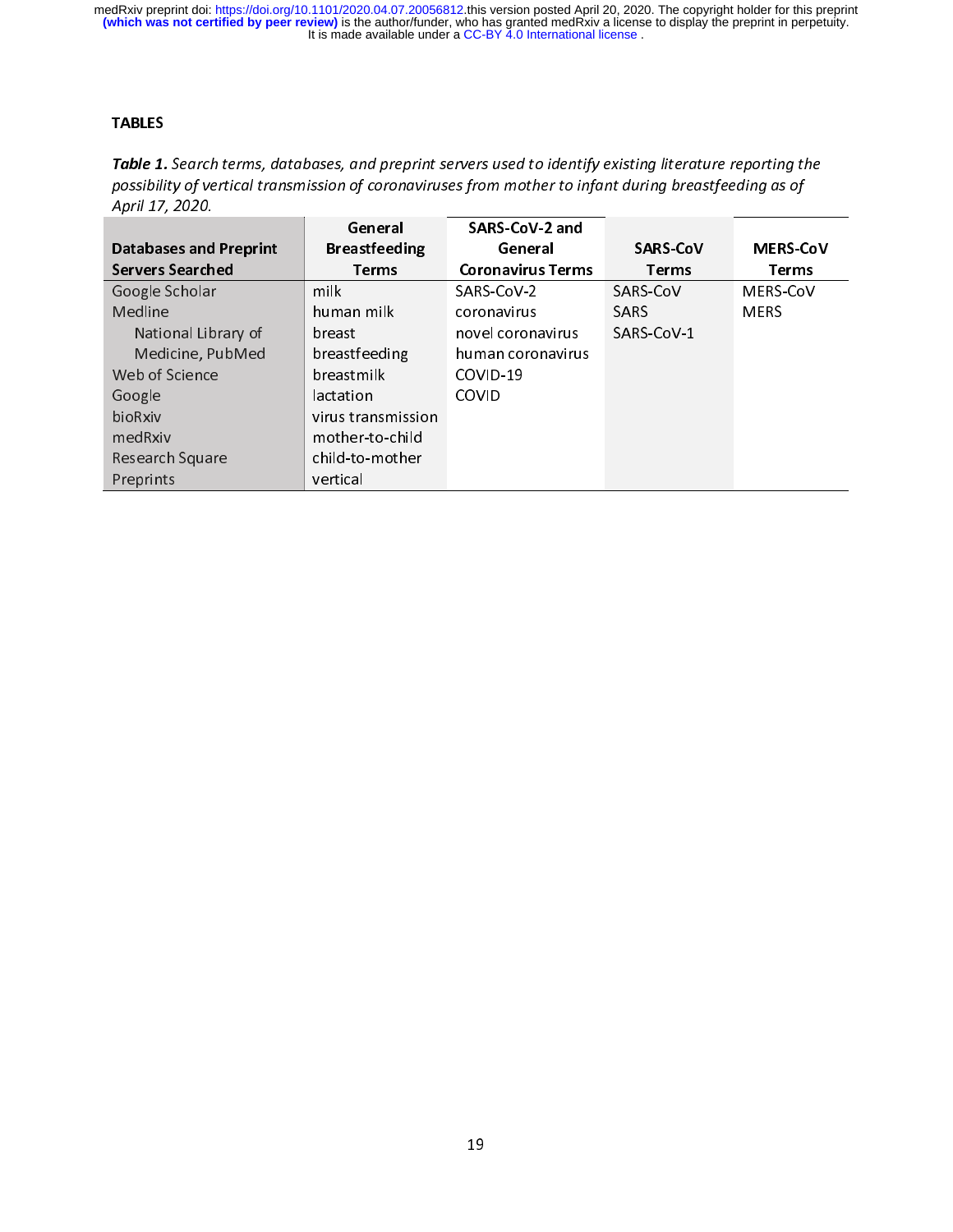|                           | Subjects        |           | Repeated                | <b>Time of milk</b> | <b>Maternal</b> | <b>Gestational age</b><br>at time of<br>maternal | <b>RT-PCR</b>                | <b>Milk</b><br>antibody   | Infant age<br>at the time<br>of infant | Infant                 | <b>Delivery</b> | Infant                 |
|---------------------------|-----------------|-----------|-------------------------|---------------------|-----------------|--------------------------------------------------|------------------------------|---------------------------|----------------------------------------|------------------------|-----------------|------------------------|
| <b>Publication</b>        | (n)             |           | <b>Location samples</b> | collection          | age (yr)        | infection                                        | results                      | results                   | infection                              | sex                    | mode            | breastfed              |
|                           |                 |           |                         |                     | 27              | 38 wk, 2 $d^2$                                   |                              |                           | <b>NA</b>                              | <b>NS</b>              | cesarean        | <b>NS</b>              |
|                           |                 |           |                         |                     | 26              | 36 wk, 2 $d^2$                                   | -                            |                           | <b>NA</b>                              | <b>NS</b>              | cesarean        | <b>NS</b>              |
| Chen et al.,<br>2020      | 6 <sup>1</sup>  | China     | no                      | d <sub>1</sub>      | 26              | 38 wk, $1 d2$                                    | $\qquad \qquad \blacksquare$ | <b>NA</b>                 | <b>NA</b>                              | <b>NS</b>              | cesarean        | <b>NS</b>              |
|                           |                 |           |                         |                     | 26<br>28        | 36 wk, 3 $d^2$<br>$38$ wk <sup>2</sup>           |                              |                           | <b>NA</b><br><b>NA</b>                 | <b>NS</b><br><b>NS</b> | cesarean        | <b>NS</b>              |
|                           |                 |           |                         |                     | 34              | 39 wk, 4 $d^2$                                   | -                            |                           | <b>NA</b>                              | <b>NS</b>              | cesarean        | <b>NS</b><br><b>NS</b> |
| Cui et al.,               |                 |           |                         |                     |                 |                                                  |                              |                           |                                        |                        | cesarean        |                        |
| 2020                      | $\mathbf{1}$    | China     | yes                     | 55-57 d             | <b>NS</b>       | <b>NA</b>                                        | -                            | <b>NA</b>                 | 50 d                                   | female                 | <b>NS</b>       | yes                    |
| Dong et al.,              | $\mathbf{1}$    | China     |                         | 6 d                 | 29              |                                                  |                              | <b>NA</b>                 | <b>NA</b>                              |                        | female cesarean |                        |
| 2020                      |                 |           | no                      |                     |                 | 34 wk, 2 d                                       |                              |                           |                                        |                        |                 | no                     |
| Fan et al.,               | $\overline{2}$  | China     | yes                     | $d_1$ , 17          | 34              | 37 wk                                            | -                            | <b>NA</b>                 | <b>NA</b>                              |                        | female cesarean | no                     |
| 2020                      |                 |           | no                      | d <sub>1</sub>      | 29              | 36 wk                                            |                              |                           | <b>NA</b>                              |                        | female cesarean | no                     |
| Kam et al.,<br>2020       | $\mathbf{1}$    | Singapore | no                      | 6 mo                | <b>NS</b>       | <b>NA</b>                                        |                              | <b>NA</b>                 | 6 mo                                   | male                   | <b>NS</b>       | yes <sup>3</sup>       |
| Li et al.,<br>2020        | $\mathbf{1}$    | China     | yes                     | $d_1$ , 2, 3        | 30              | 35 wk                                            | -                            | <b>NA</b>                 | <b>NA</b>                              |                        | male cesarean   | <b>NS</b>              |
| Weiyong Liu               |                 |           | yes                     | $d$ 2, 3, 12        | 34              | 40 wk                                            | -                            |                           | <b>NA</b>                              | male                   | cesarean        | no                     |
| et al.,<br>2020at         | 2 <sup>4</sup>  | China     | no                      | d <sub>2</sub>      | 30              | 37 wk                                            |                              | <b>NA</b>                 | <b>NA</b>                              |                        | unclear vaginal | <b>NS</b>              |
| Wei Liu et<br>al., 2020b+ | 10 <sup>5</sup> | China     | no                      | <b>NS</b>           | <b>NS</b>       | <b>NS</b>                                        |                              | <b>NA</b>                 | <b>NA</b>                              | mixed                  | <b>NS</b>       | no                     |
| Wang et al.,<br>2020      | $\mathbf{1}$    | China     | no                      | 36 hr               | 34              | 40 wk                                            | -                            | <b>NA</b>                 | <b>NA</b>                              | male                   | cesarean        | no                     |
|                           |                 |           |                         | $d$ 1, 6, 27        | 29              | 35 wk 4 d                                        | $\overline{\phantom{m}}$     |                           | <b>NA</b>                              | <b>NS</b>              | cesarean        | <b>NS</b>              |
| Wu et al.,                | 3 <sup>6</sup>  | China     | yes                     | d 1, 6, 27          | 28              | 35 wk 5 d                                        | $\qquad \qquad \blacksquare$ | <b>NA</b>                 | <b>NA</b>                              | <b>NS</b>              | cesarean        | <b>NS</b>              |
| 2020+                     |                 |           |                         | $d$ 1, 3, 6, 27     | 27              | 38 wk 2 d                                        | ٠.                           |                           | <b>NA</b>                              | <b>NS</b>              | vaginal         | <b>NS</b>              |
| Yu et al.,<br>2020+       | $\mathbf{1}$    | China     | yes                     | d 1, 8, 15, 18, 24' | 32              | <b>NA</b>                                        | $-8$                         | IgG+,<br>lgM <sup>9</sup> | 13 mo                                  | male                   | <b>NS</b>       | yes                    |

Table 2. Characteristics of women and infants for whom human milk has been sampled and tested for SARS-CoV-2 using RT-PCR and for SARS-CoV-2 specific antibodies.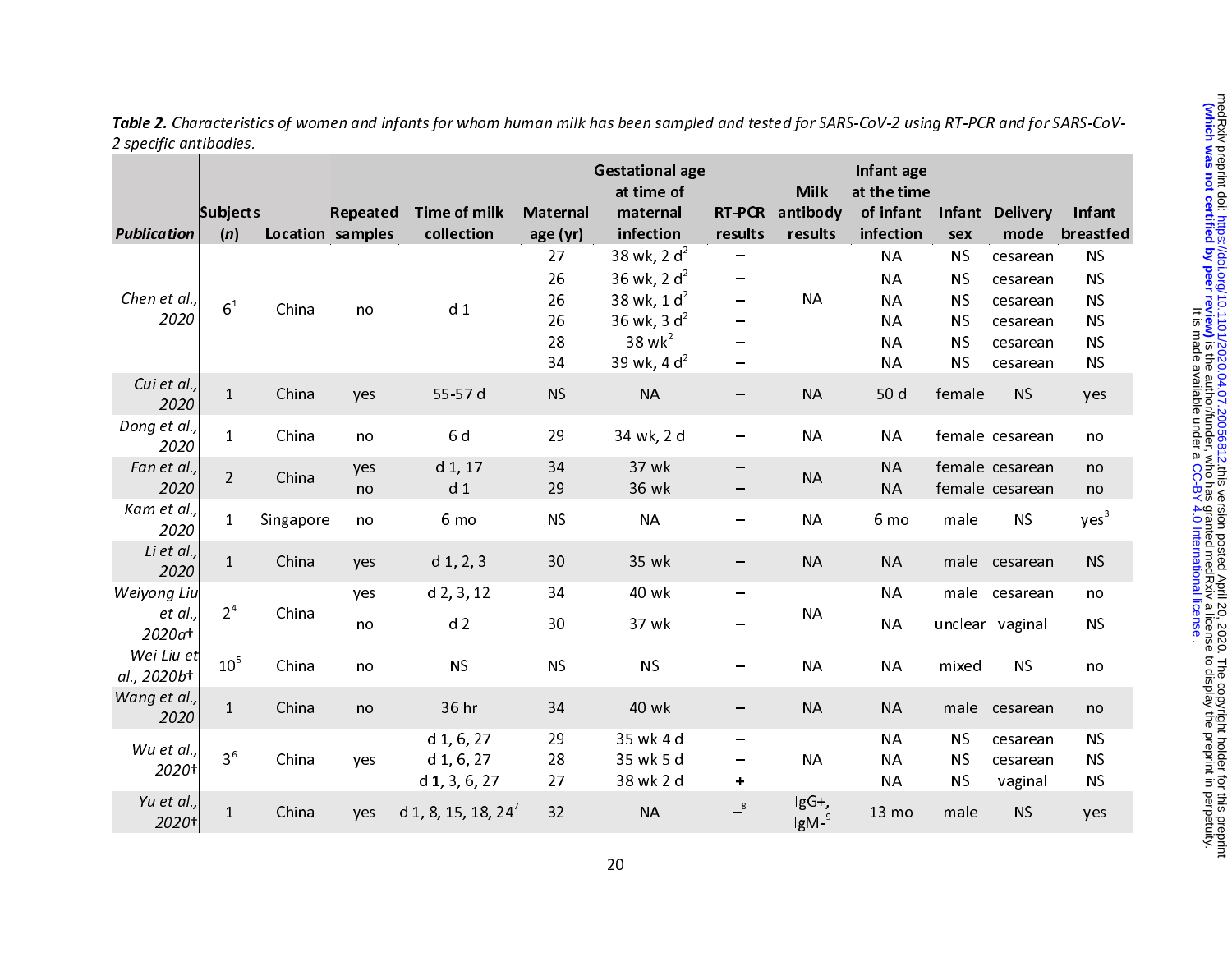| Yuehua et                                                                                                                                                              |  | China | no | 3 mo | ΝS | NА |  | NΑ | 3.5 mo | temale | NS. | yes |
|------------------------------------------------------------------------------------------------------------------------------------------------------------------------|--|-------|----|------|----|----|--|----|--------|--------|-----|-----|
| al., 2020                                                                                                                                                              |  |       |    |      |    |    |  |    |        |        |     |     |
| Abbreviations: d, day; mo, month; NS, not specified; NA, not applicable; -, negative result; +, positive result                                                        |  |       |    |      |    |    |  |    |        |        |     |     |
| †Study was available as a non-peer-reviewed preprint and had not been published in a refereed journal.                                                                 |  |       |    |      |    |    |  |    |        |        |     |     |
| <sup>1</sup> Study presented data from 9 women, but only presented data related to milk produced by 6 women.                                                           |  |       |    |      |    |    |  |    |        |        |     |     |
| <sup>2</sup> Gestational age upon admission.                                                                                                                           |  |       |    |      |    |    |  |    |        |        |     |     |
| $3$ The infant's breastfeeding status was not specified in the report, but it is presumed that he was at least partially breastfed as the mother was producing milk at |  |       |    |      |    |    |  |    |        |        |     |     |
| 6 mo postpartum.                                                                                                                                                       |  |       |    |      |    |    |  |    |        |        |     |     |
| <sup>4</sup> Study presented data from 3 women but only presented data on the milk produced by 2 women.                                                                |  |       |    |      |    |    |  |    |        |        |     |     |
| <sup>5</sup> Study presented data from 19 women but only presented data on the milk produced by 10 women.                                                              |  |       |    |      |    |    |  |    |        |        |     |     |
| ${}^6$ Study presented data from 13 women but only presented data on the milk produced by 3 women.                                                                     |  |       |    |      |    |    |  |    |        |        |     |     |
| $^{\prime}$ Days are reported from time of admission, not from time of birth as the other days in this column.                                                         |  |       |    |      |    |    |  |    |        |        |     |     |
| ${}^8$ Milk was analyzed on d 1, 8, 15, and 18 of hospital admission.                                                                                                  |  |       |    |      |    |    |  |    |        |        |     |     |
| <sup>9</sup> Milk antibodies were tested on d 8 and 24 of hospital admission.                                                                                          |  |       |    |      |    |    |  |    |        |        |     |     |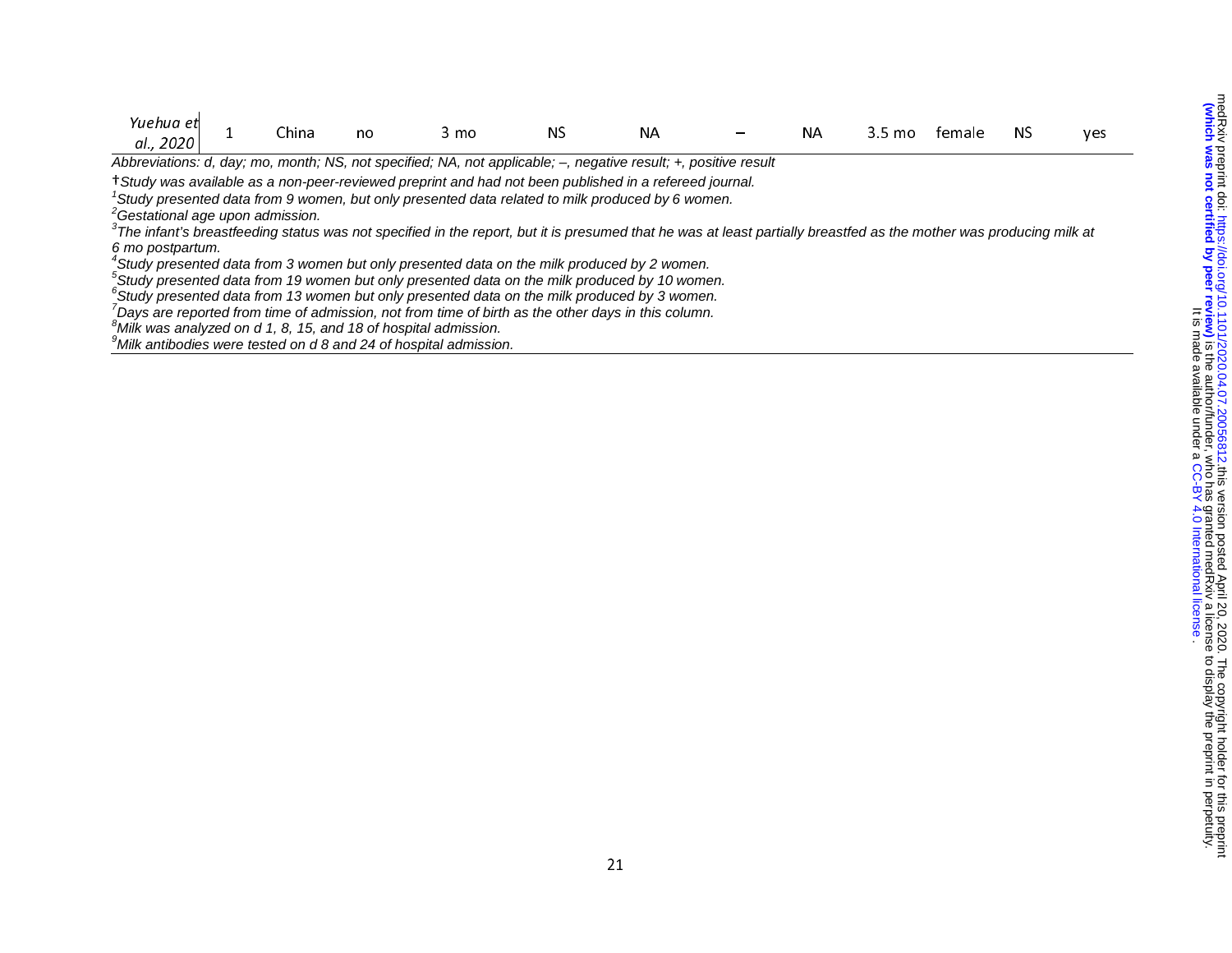$\frac{1}{2}$ 2 Abu Al-Soud,<br>3 immunog<br>4 38(1), 34<br>5 Al-Soud, W. A<br>6 blood cel<br>7 493.2001 2 Abu Al-Soud, W. A., & Radstrom, P. (2001). Purification and characterization of PCR-inhibitory couples and Al-Soud, W. A., & Radstrom, P. (2001). Purification and characterization of PCR-inhibitory couples and characteri 38(1), 345–350.<br>
Al-Soud, W. A., & Radstrom, P. (2001). Purification and characterization of PCR-inhibitory components i<br>
blood cells. Journal of Clinical Microbiology, 39(2), 485–493. http://doi.org/10.1128/JCM.39.2.485-4 Al-Soud, W. A., & Rac<br>6 blood cells. Journ<br>7 493.2001<br>8 American Academy c<br>9 COVID-19. Retrie<br>1 American Academy c 5 blood cells. Journal of Clinical Microbiology, 39(2), 485–493. http://doi.org/10.1128/JCM.39.2.485–493.2001<br>
493.2001<br>
American Academy of Pediatrics. (2020). Initial guidance: management of infants born to mothers with<br> blood cells. Journal of Clinical Microbiology, 39(2), 485–493. http://doi.org/10.1128/JCM.39.2.485–493. 2001<br>
8 American Academy of Pediatrics. (2020). Initial guidance: management of infants born to mothers with<br>
6 COVID-8 American Acad<br>
9 COVID-19<br>
1 https://dc<br>
1 American Acad<br>
2 *Pediatrics*,<br>
3 Babina, S. E., K<br>
4 deoxyribo 8 COVID-19. Retrieved April 17, 2020, from<br>
8 https://downloads.aap.org/AAP/PDF/COVID%2019%20Initial%20Newborn%20Guidance.pdf<br>
8 American Academy of Pediatrics. (2012). Policy statement: breastfeeding and the use of human 9 https://downloads.aap.org/AAP/PDF/COV<br>
9 https://downloads.aap.org/AAP/PDF/COV<br>
9 American Academy of Pediatrics. (2012). Polic<br>
9 Pediatrics, 129(3), e827–41. http://doi.org<br>
8 Babina, S. E., Kanyshkova, T. G., Buneva, 11 American Academy of Pediatrics. (2012). Policy statement: breastfeeding and the use of human n<br>
12 Pediatrics, 129(3), e827–41. http://doi.org/10.1542/peds.2011-3552<br>
13 Babina, S. E., Kanyshkova, T. G., Buneva, V. N., 12 *Pediatrics, 129*(3), e827–41. http://doi.org/10.1542/peds.2011-3552<br>
13 Babina, S. E., Kanyshkova, T. G., Buneva, V. N., & Nevinsky, G. A. (2004). Lactoferrin is the major<br>
14 deoxyribonuclease of human milk. *Biochemi* 12 Pediatrics, 129(3), e827–41. http://doi.org/10.1942/peds.2011-3352<br>
13 Babina, S. E., Kanyshkova, T. G., Buneva, V. N., & Nevinsky, G. A. (2004). La<br>
14 deoxyribonuclease of human milk. *Biochemistry (Moscow), 69*(9), 1 deoxyribonuclease of human milk. Biochemistry (Moscow), 69(9), 1006-1015.<br>
15 http://doi.org/10.1023/b:biry.0000043543.21217.b3<br>
16 Belitsky, V. (1989). Children infect mothers in aids outbreak at a soviet hospital. Nature 14 deoxyribonuclease of human mink. Biochemistry (Moscow), 09(9), 1000–1013.<br>
15 http://doi.org/10.1023/b:biry.0000043543.21217.b3<br>
16 Belitsky, V. (1989). Children infect mothers in aids outbreak at a soviet hospital. Na<br> 16 Belitsky, V. (1989). Children infect mothers in aids outbread<br>17 493. http://doi.org/10.1038/337493a0<br>18 Black, R. F. (1996). Transmission of HIV-1 in the breast-fee<br>19 Association, 96(3), 267–274. http://doi.org/10.101 16 Belitsky, V. (1989). Children infect mothers in aids outbreak at a soviet hospital. Muture, 337(6207), 453–493.<br>
16 Black, R. F. (1996). Transmission of HIV-1 in the breast-feeding process. Journal of the American Diete 18 Black, R. F. (1996). Transmission of HIV-1 in<br>19 Association, 96(3), 267–274. http://doi.<br>20 Boostani, R., Sadeghi, R., Sabouri, A., & Gha<br>21 and breastfeeding; systematic review a<br>22 Neurology, 17(4), 174–179.<br>23 Cente Example 18 Black, R. F. (1996). Transmission of HIV-1 in the breast-feeding process. Journal of the American Dietetic<br>19 Association, 96(3), 267–274. http://doi.org/10.1016/S0002-8223(96)00079-X<br>20 Boostani, R., Sadeghi, R Association, 96(3), 267–274. http://doi.org/10.1016/30002-8223(36)00079-X-<br>
20 Boostani, R., Sadeghi, R., Sabouri, A., & Ghabeli-Juibary, A. (2018). Human T-lymph<br>
21 and breastfeeding; systematic review and meta-analysis 21 and breastfeeding; systematic review and meta-analysis of the literature. Iranian Journal of<br>22 and breastfeeding; systematic review and meta-analysis of the literature. Iranian Journal of<br>22 Centers for Disease Control 21 and breastfeeding; systematic review and meta-analysis of the literature. Iramian Journal of<br>22 *Neurology, 17*(4), 174–179.<br>23 Centers for Disease Control and Prevention. (2019a). Contraindications to breastfeeding or 22 Neurology, 27(4), 174–179.<br>
23 Centers for Disease Control and<br>
24 expressed breast milk to inf.<br>
25 Centers for Disease Control and<br>
26 CMV infection. Retrieved Ap<br>
27 Centers for Disease Control and<br>
28 Retrieved Apri 24 expressed breast milk to infants. http://doi.org/10.1089/bfm.2016.29002.pjb<br>25 Centers for Disease Control and Prevention, Prevention. (2019b). Cytomegalovirus (CMV) and conge<br>26 CMV infection. Retrieved April 3, 2020, 25 Centers for Disease Control and Prevention, Prevention. (2019b). Cytomegalovirus<br>26 CMV infection. Retrieved April 3, 2020, from https://www.cdc.gov/cmv/clinica<br>27 Centers for Disease Control and Prevention. (2020a). Co 26 CMV infection. Retrieved April 3, 2020, from https://www.cdc.gov/cmv/clinical/overview.html<br>27 Centers for Disease Control and Prevention. (2020a). Coronavirus disease (COVID-19) and breastfeeding.<br>28 Retrieved April 3, Centers for Disease Control and Prevention. (2020a). Coronavirus disease (COVID-19) and breastfee<br>
28 Retrieved April 3, 2020, from https://www.cdc.gov/breastfeeding/breastfeeding-special-<br>
29 circumstances/maternal-or-inf 28 Retrieved April 3, 2020, from https://www.cdc.gov/breastfeeding/breastfeeding-special-<br>29 Retrieved April 3, 2020, from https://www.cdc.gov/breastfeeding/breastfeeding-special-<br>29 Centers for Disease Control and Prevent 35 http://doi.org/10.1542/peds.2004-2283 29 Centers for Disease Control and Prevention. (2020b). Human immunodeficiency vi<br>
21 April 3, 2020, from https://www.cdc.gov/breastfeeding/breastfeeding-special<br>
22 circumstances/maternal-or-infant-illnesses/hiv.html<br>
23 31 April 3, 2020, from https://www.cdc.gov/breastfeeding/breastfeeding-special-<br>32 circumstances/maternal-or-infant-illnesses/hiv.html<br>33 Chantry, C. J., Howard, C. R., & Auinger, P. (2006). Full breastfeeding duration and 38 retrospective review of medical records. Lancet (London, England), 395(10226), 809–815. 23 Chantry, C. J., Howard, C. R., & Auinger, P. (2006). Full bre<br>
134 respiratory tract infection in US children. *Pediatrics*, 1<br>
35 http://doi.org/10.1542/peds.2004-2283<br>
36 Chen, H., Guo, J., Wang, C., Luo, F., Yu, X., 34 respiratory tract infection in US children. *Pediatrics*, 117(2), 425–432.<br>35 http://doi.org/10.1542/peds.2004-2283<br>36 Chen, H., Guo, J., Wang, C., Luo, F., Yu, X., Zhang, W., ... Zhang, Y. (2020). Clinical characterist 1941<br>35 http://doi.org/10.1542/peds.2004-2283<br>36 Chen, H., Guo, J., Wang, C., Luo, F., Yu, X., Zhang, W., ... Zhang, Y. (2020). C<br>37 intrauterine vertical transmission potential of COVID-19 infection in ni<br>38 retrospective 36 Chen, H., Guo, J., Wang, C., Luo, F., Yu, X., Zha<br>37 intrauterine vertical transmission potent<br>38 retrospective review of medical records.<br>39 http://doi.org/10.1016/S0140-6736(20)3<br>40 Cheng, P. K. C., Wong, D. A., Tong, intrauterine vertical transmission potential of COVID-19 infection in nine pregnant women: a<br>
38 retrospective review of medical records. *Lancet (London, England), 395*(10226), 809–815.<br>
39 http://doi.org/10.1016/S0140-67 138 retrospective review of medical records. *Lancet (London, England), 395*(10226), 809–815.<br>
139 http://doi.org/10.1016/S0140-6736(20)30360-3<br>
140 Cheng, P. K. C., Wong, D. A., Tong, L. K. L., Ip, S.-M., Lo, A. C. T., La 28 retrospective review of medical records. *Lancet (London, England), 355*(10220), 809–815.<br>
39 http://doi.org/10.1016/S0140-6736(20)30360-3<br>
40 Cheng, P. K. C., Wong, D. A., Tong, L. K. L., Ip, S.-M., Lo, A. C. T., Lau, 40 Cheng, P. K. C., Wong, D. A., Tong, L. K. L., Ip, S.-M., Let shedding patterns of coronavirus in patients with<br>42 *Lancet (London, England), 363*(9422), 1699–1700<br>43 Conzade, R., Grant, R., Malik, M., Elkholy, A., Elhak shedding patterns of coronavirus in patients with probable severe acute respiratory syndron<br>42 Lancet (London, England), 363(9422), 1699–1700. http://doi.org/10.1016/S0140-6736(04)16<br>43 Conzade, R., Grant, R., Malik, M., E Lancet (London, England), 363(9422), 1699–1700. http://doi.org/10.1016/S0140-6736(04)1625!<br>Conzade, R., Grant, R., Malik, M., Elkholy, A., Elhakim, M., Samhouri, D., ... Van Kerkhove, M. (2018).<br>Reported direct and indirec 24 Lancet (London, England), 363(9422), 1699–1700. http://doi.org/10.1016/30140-6736(04)16233-7<br>
43 Conzade, R., Grant, R., Malik, M., Elkholy, A., Elhakim, M., Samhouri, D., ... Van Kerkhove, M. (2018).<br>
44 Reported direc 144 Reported direct and indirect contact with dromedary camels among laboratory-confirmed MERS<br>
CoV cases. *Viruses, 10*(8), 425–10. http://doi.org/10.3390/v10080425<br>
Coutsoudis, A., Pillay, K., Kuhn, L., Spooner, E., Tsai 46 Coutsoudis, A., Pillay, K., Kuhn, L., Spooner, E., Tsai, W. Y., Coovadia, H. M., Study Group. (2001). Method of feeding and transmission of HIV-1 fro<br>22 47 Study Group. (2001). Method of feeding and transmission of HIV-1 from mothers to children by<br>22  $\frac{22}{\sqrt{1-\frac{1}{2}}\sqrt{1-\frac{1}{2}}\sqrt{1-\frac{1}{2}}\sqrt{1-\frac{1}{2}}}}$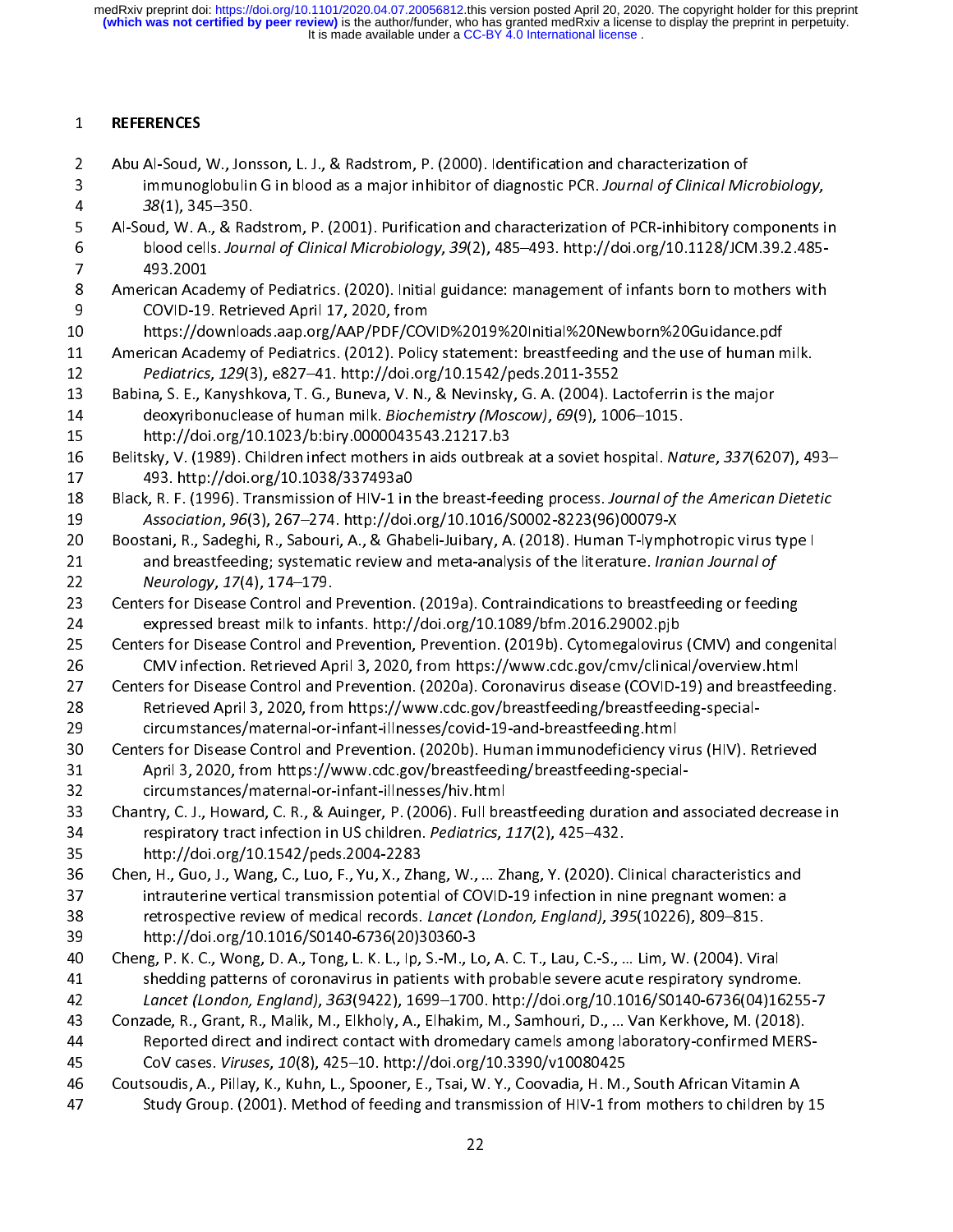$\frac{1}{2}$ months of age: prospective cohort study from Durban, South Africa. AIDS (London, England), 15(3),<br>
379–387. http://doi.org/10.1097/00002030-200102160-00011<br>
Cui, Y., Tian, M., Huang, D., Wang, X., Huang, Y., Fan, L., ... Z Cui, Y., Tian, M., Huang, D., Wang, X., Huang, Y., Fan, L., ... Zha, Y. (20<br>
infected with 2019 novel coronavirus disease: presenting with p<br>
damage. The Journal of Infectious Diseases, 376, 584–7. http://<br>
Das, M. R., Pad infected with 2019 novel coronavirus disease: presenting with pneumonia, liver injury, and hear<br>
damage. The Journal of Infectious Diseases, 376, 584–7. http://doi.org/10.1093/infdis/jiaa113<br>
Das, M. R., Padhy, L. C., Kosh damage. The Journal of Infectious Diseases, 376, 584–7. http://doi.org/10.1093/infdis/jiaa113<br>
Das, M. R., Padhy, L. C., Koshy, R., Sirsat, S. M., & Rich, M. A. (1976). Human milk samples from differe<br>
ethnic-groups contai damage. The Journal of Infectious Diseases, 376, 384–7. http://doi.org/10.1033/indis/jiaa113<br>
Das, M. R., Padhy, L. C., Koshy, R., Sirsat, S. M., & Rich, M. A. (1976). Human milk samples from differentinc-groups contain RN 54 ethnic-groups contain RNase that inhibits, and plasma-membrane that stimulates, reverse<br>55 transcription. *Nature, 262*(5571), 802–805. http://doi.org/10.1038/262802a0<br>56 Davis, N. L., Miller, W. C., Hudgens, M. G., Cha transcription. *Nature, 262*(5571), 802–805. http://doi.org/10.1038/262802a0<br>
Davis, N. L., Miller, W. C., Hudgens, M. G., Chasela, C. S., Sichali, D., Kayira, D., ... the Ban study 1<br>
(2016). Maternal and breastmilk viral Example of Muller, W. C., Hudgens, M. G., Chasela, C. S., Sichali, D., Kayira, D., ... th<br>
55 Davis, N. L., Miller, W. C., Hudgens, M. G., Chasela, C. S., Sichali, D., Kayira, D., ... th<br>
57 (2016). Maternal and breastmilk (2016). Maternal and breastmilk viral load: impacts of adherence on peripartum HIV infections<br>
space averted-the breastfeeding, antiretrovirals, and nutrition study. Journal of Acquired Immune<br>
Deficiency Syndromes (1999), 58 averted-the breastfeeding, antiretrovirals, and nutrition study. Journal of Acquired Immune<br>59 Deficiency Syndromes (1999), 73(5), 572–580. http://doi.org/10.1097/QAI.0000000000001145<br>50 Dong, L., Tian, J., He, S., Zhu, So averted-the breastreeding, antiretrovirals, and nutrition study. Journal of Acquired Immune<br>
Deficiency Syndromes (1999), 73(5), 572–580. http://doi.org/10.1097/QAI.0000000000011<br>
Dong, L., Tian, J., He, S., Zhu, C., Wa Experiency Syndromes (1999), 79(5), 372–580. http://doi.org/10.1097/QAI.00000000000001145<br>
60 Dong, L., Tian, J., He, S., Zhu, C., Wang, J., Liu, C., & Yang, J. (2020). Possible vertical transmission of<br>
64 SARS-CoV-2 from 61 SARS-CoV-2 from an infected mother to her newborn. Jama, 1–3.<br>62 http://doi.org/10.1001/jama.2020.4621<br>63 Duijts, L., Jaddoe, V. W. V., Hofman, A., & Moll, H. A. (2010). Prolonged and exclusive breastfeeding<br>64 reduces 62 http://doi.org/10.1001/jama.2020.4621<br>63 Duijts, L., Jaddoe, V. W. V., Hofman, A., & Moll, H. A. (2010). Prolongec<br>64 reduces the risk of infectious diseases in infancy. *Pediatrics*, 126(1<br>65 http://doi.org/10.1542/ped Example, Premerg, Example, Premerg, 2013<br>
63 Duijts, L., Jaddoe, V. W. V., Hofman, A., & Mo<br>
64 reduces the risk of infectious diseases in<br>
65 http://doi.org/10.1542/peds.2008-3256<br>
66 Dunn, D. T., Newell, M. L., Ades, A. Duijts, L., Jaddoe, V. W. V., Hofman, A., & Moll, H. A. (2010). Prolonged and exclusive breastfeeding<br>
reduces the risk of infectious diseases in infancy. *Pediatrics*, 126(1), e18–e25.<br>
http://doi.org/10.1542/peds.2008-32 Feddes the risk of infectious diseases in mancy. Pediatrics, 120(1), e18–e25.<br>
65 http://doi.org/10.1542/peds.2008-3256<br>
66 Dunn, D. T., Newell, M. L., Ades, A. E., & Peckham, C. S. (1992). Risk of human imm<br>
67 type 1 tra 66 Dunn, D. T., Newell, M. L., Ades, A. E., & Peck<br>67 type 1 transmission through breastfeedin<br>68 http://doi.org/10.1016/0140-6736(92)92<br>69 Dworsky, M., Yow, M., Stagno, S., Pass, R. F.,<br>70 milk and transmission in infancy type 1 transmission through breastfeeding. The Lancet, 340(8819), 585–588.<br>
http://doi.org/10.1016/0140-6736(92)92115-v<br>
Dworsky, M., Yow, M., Stagno, S., Pass, R. F., & Alford, C. (1983). Cytomegalovirus infection of brea eration of type 1 transmission through breastfeeding. The Lancet, 340(8815), 385–388.<br>
http://doi.org/10.1016/0140-6736(92)92115-v<br>
Dworsky, M., Yow, M., Stagno, S., Pass, R. F., & Alford, C. (1983). Cytomegalovirus<br>
milk Example, The Pierry Premis, School (Space 20)<br>
69 Dworsky, M., Yow, M., Stagno, S., Pass, R. F., & Alfor<br>
70 milk and transmission in infancy. *Pediatrics*, 72<br>
71 Fan, C., Lei, D., Fang, C., Li, C., Wang, M., Liu, Y., ... Fan, C., Lei, D., Fang, C., Li, C., Wang, M., Liu, Y., ... Wang, S. (2020). Perinatal transmission of COVID-19<br>
19 associated SARS-CoV-2: should we worry? *Clinical Infectious Diseases,* ciaa226.<br>
19 http://doi.org/10.1093 Fan, C., Lei, D., Fang, C., Li, C., Wang, M., Liu, Y., ... Wang, S. (2020<br>
Then, C., Lei, D., Fang, C., Li, C., Wang, M., Liu, Y., ... Wang, S. (2020<br>
The associated SARS-CoV-2: should we worry? *Clinical Infectious*<br>
http 11 Fan, C., Ley, Ley, Ley, C., C., Ley, Leving, P., Leving, P., Leving, P., Leving, P., Leving, D., Leving, D.<br>
12 associated SARS-CoV-2: should we worry? Clinical Infectious Diseases, ciaa226.<br>
13 http://doi.org/10.1093/c associated SARS-Cov-2: should we worry? Clinical Infectious Diseases, ciaa220.<br>
173 http://doi.org/10.1093/cid/ciaa226<br>
174 Fischer, C., Meylan, P., Graz, M. B., Gudinchet, F., Vaudaux, B., Berger, C., & Roth-Klis<br>
175 Sev 74 Fischer, C., Meylan, P., Graz, M. B., Gudir<br>75 Severe postnatally acquired cytome,<br>77 http://doi.org/10.1159/000260137<br>78 Gagneur, A., Dirson, E., Audebert, S., Vall<br>79 Materno-fetal transmission of huma<br>80 *Clinical Mi* Severe postnatally acquired cytomegalovirus infection presenting with colitis, pneumonitis and<br>
sepsis-like syndrome in an extremely low birthweight infant. Neonatology, 97(4), 339–345.<br>
http://doi.org/10.1159/000260137<br>
G For the syndrome in an extremely low birthweight infant. Neonatology, 97(4), 339–345.<br>
177 Sagneur, A., Dirson, E., Audebert, S., Vallet, S., Legrand-Quillien, M. C., Laurent, Y., ... Payan, C. (2008)<br>
179 Materno-fetal tr For Sepsis-like syndrome in an extremely low birthweight infant. Neonatology, 97(4), 339–345.<br>
176 Sagneur, A., Dirson, E., Audebert, S., Vallet, S., Legrand-Quillien, M. C., Laurent, Y., ... Payan, C. (<br>
176 Materno-fetal 78 Gagneur, A., Dirson, E., Audebert, S., Val<br>79 Materno-fetal transmission of huma<br>80 *Clinical Microbiology & Infectious Di*<br>81 0505-7<br>82 Hamprecht, K., & Goelz, R. (2017). Postn<br>83 infants: transmission, clinical preser Materno-fetal transmission of human coronaviruses: a prospective pilot study. *European Journal of Clinical Microbiology & Infectious Diseases, 27(9), 863–866. http://doi.org/10.1007/s10096-008-<br>81 Gagnerich, K., & Goelz,* 79 Materio-fetal transmission of human coronaviruses: a prospective pilot study. European Journal of<br>
29 Clinical Microbiology & Infectious Diseases, 27(9), 863–866. http://doi.org/10.1007/s10096-008-<br>
29 Hamprecht, K., & emical Microbiology & Infectious Diseases, 27(9), 863–866. http://doi.org/10.1007/s10096-866<br>81 Clinical Microbiology & Infectious Diseases, 27(9), 863–866. http://doi.org/10.1007/s10096-008-<br>82 Hamprecht, K., & Goelz, R. 82 Hamprecht,<br>83 infants:<br>84 http://c<br>85 Hemida, M.<br>86 Dromec<br>87 CoV). Ti infants: transmission, clinical presentation, and prevention. *Clinics in Perinatology, 44*(1), 121–130.<br>
84 http://doi.org/10.1016/j.clp.2016.11.012<br>
85 Hemida, M. G., Elmoslemany, A., Al-Hizab, F., Alnaeem, A., Almathen, mains: transmission, clinical presentation, and prevention. clinics in Fermatology, 44(1), 121–130.<br>
84 http://doi.org/10.1016/j.clp.2016.11.012<br>
85 Hemida, M. G., Elmoslemany, A., Al-Hizab, F., Alnaeem, A., Almathen, F., 84 http://doi.org/10.1016/j.clp.2016.11.012<br>85 Hemida, M. G., Elmoslemany, A., Al-Hizab, F., Alnaeem, A., Almathen, F., Faye, B., ... Peiris, M. (2015).<br>86 Dromedary camels and the transmission of middle east respiratory s Behavior of middle east respiratory syndrome coronavirus (MERS-<br>
85 Dromedary camels and the transmission of middle east respiratory syndrome coronavirus (MERS-<br>
87 CoV). Transboundary and Emerging Diseases, 64(2), 344–353 93 HIV-free survival. AIDS, 19(7), 699-708. http://doi.org/10.1097/01.aids.0000166093.16446.c9 88 Hofmann, H., Pyrc, K., van der Hoek, L., Geier, M., Berkhout, B., & Pohlmann, S. (2005). Human<br>89 coronavirus NL63 employs the severe acute respiratory syndrome coronavirus receptor for cellular<br>89 employs the severe ac coronavirus NL63 employs the severe acute respiratory syndrome coronavirus receptor for<br>
90 entry. *Pnas, 102*(22), 7988–7993. http://doi.org/10.1073/pnas.0409465102<br>
91 liff, P. J., Piwoz, E. G., Tavengwa, N. V., Zunguza, entry. *Pnas, 102*(22), 7988–7993. http://doi.org/10.1073/pnas.0409465102<br>
191 liff, P. J., Piwoz, E. G., Tavengwa, N. V., Zunguza, C. D., Marinda, E. T., Nathoo, K. J., ... Humphrey, J. H.<br>
192 (2005). Early exclusive bre 90 entry. *Finas, 102*(22), 7988–7993. http://doi.org/10.1073/phas.0409469102<br>91 lliff, P. J., Piwoz, E. G., Tavengwa, N. V., Zunguza, C. D., Marinda, E. T., Nathoo, K.<br>92 (2005). Early exclusive breastfeeding reduces the 92 (2005). Early exclusive breastfeeding reduces the risk of postnatal HIV-1 transmission and increase<br>
HIV-free survival. AIDS, 19(7), 699–708. http://doi.org/10.1097/01.aids.0000166093.16446.c9<br>
23 93 HIV-free survival. AIDS, 19(7), 699–708. http://doi.org/10.1097/01.aids.0000166093.16446.c9<br>23 93 HIV-free survival. AIDS, 19(7), 699–708. http://doi.org/10.1097/01.aids.0000166093.16446.c9<br>23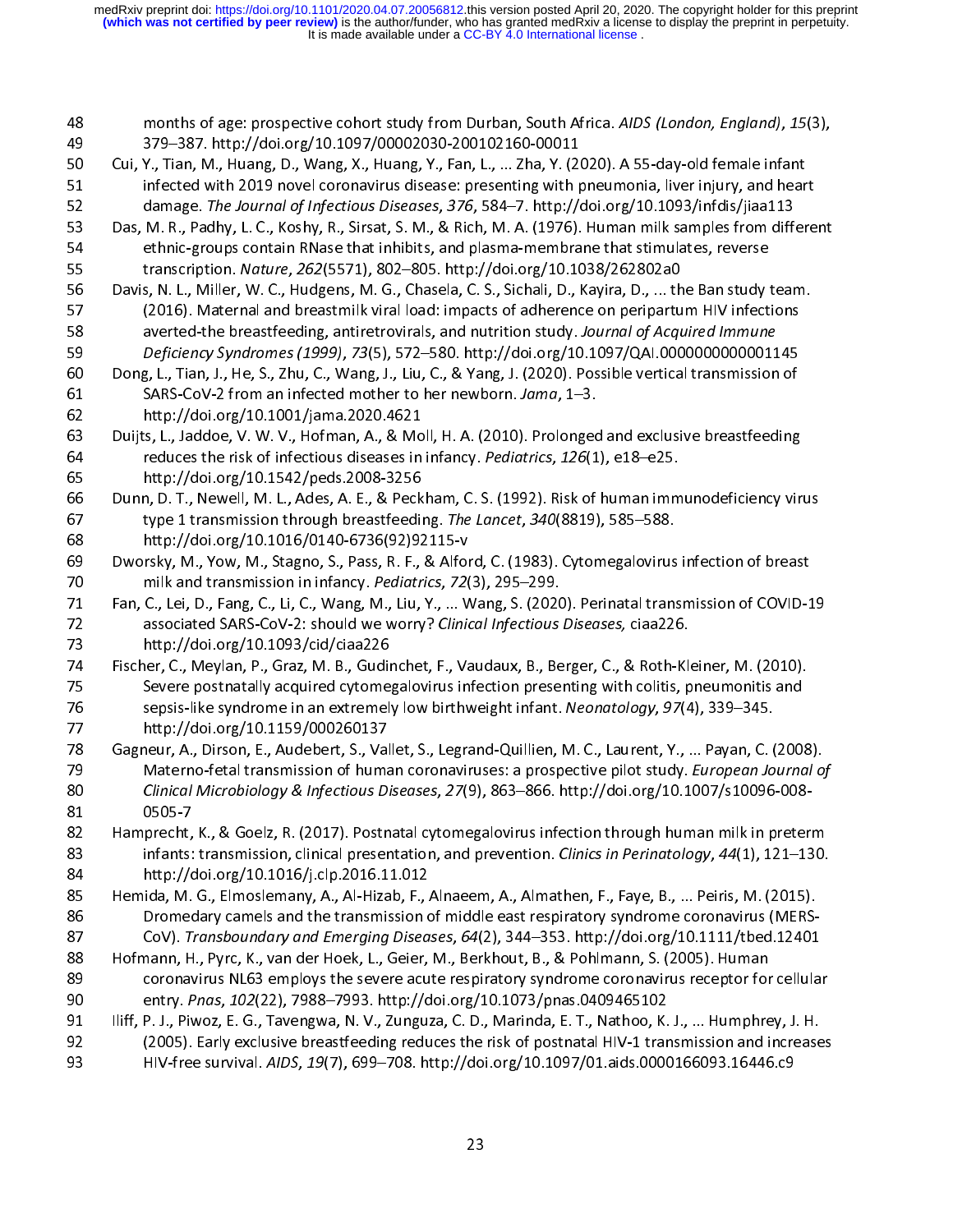- 
- l<br>J
- 
- 94 Jeong, S. Y., Sung, S. I., Sung, J.-H., Ahn, S. Y., Kang, E.-S., Chang, Y. S., ... Kim, J. (2017). MERS-CoV<br>95 infection in a pregnant woman in Korea. Journal of Korean Medical Science, 32(10), 1717–1720.<br>81 http://doi. 99 Infection in a pregnant woman in Korea. Journal by Roream Medical Science, 32(10), 1717–1720.<br>
95 http://doi.org/10.3346/jkms.2017.32.10.1717<br>
97 Jones, C. A. (2001). Maternal transmission of infectious pathogens in bre 97 Jones, C. A. (2001). Maternal transmission of infect<br>98 *Health, 37, 576–582. https://doi.org/10.1046/j*<br>99 Kam, K.-Q., Yung, C. F., Cui, L., Lin Tzer Pin, R., Mak,<br>00 infant with coronavirus disease 2019 (COVID-1<br>961,
- 98 Health, 37, 576–582. https://doi.org/10.1046/j.1440-1754.2001.00743.x<br>
89 Kam, K.-Q., Yung, C. F., Cui, L., Lin Tzer Pin, R., Mak, T. M., Maiwald, M., ... Thoon, K. C. (2020). A we<br>
80 Infant with coronavirus disease 20 Freahth, 37, 376–582. https://doi.org/10.10407j.1440-1754.2001.00743.x<br>
89 Kam, K.-Q., Yung, C. F., Cui, L., Lin Tzer Pin, R., Mak, T. M., Maiwald, M., ... The<br>
101 and the state of the state and the state and the state an 99 Infant with coronavirus disease 2019 (COVID-19) with high viral load. Clinical Infectious Diseases,<br>
99 Sentim, J.-M., Chung, Y.-S., Jo, H. J., Lee, N.-J., Kim, M. S., Woo, S. H., ... Han, M-G. (2020). Identification<br>
1 101 infant with coronavirus disease 2019 (COVID-19) with high viral load. Clinical Injectious Diseases,<br>
101 infering, Y.-S., Jo, H. J., Lee, N.-J., Kim, M. S., Woo, S. H., ... Han, M-G. (2020). Identification coronavirus 101 301, 1701. http://doi.org/10.1093/cid/ciaa201<br>102 Kim, J.-M., Chung, Y.-S., Jo, H. J., Lee, N.-J., Kim, M. S<br>103 coronavirus isolated from a patient in Korea wit<br>104 *Perspectives*, 11(1), 3–7. http://doi.org/10.2417<br>1
- coronavirus isolated from a patient in Korea with COVID-19. Osong Public Health and Research<br>
104 Perspectives, 11(1), 3–7. http://doi.org/10.24171/j.phrp.2020.11.1.02<br>
105 Lanzieri, T. M., Dollard, S. C., Josephson, C. D. Los coronavirus isolated from a patient in Korea with COVID-19. Osong Public Health and Research<br>
104 *Perspectives, 11*(1), 3–7. http://doi.org/10.24171/j.phrp.2020.11.1.02<br>
105 Lanzieri, T. M., Dollard, S. C., Josephson, 104 Perspectives, 11(1), 3–7. http://doi.org/10.24171/j.phrp.2020.11.1.02<br>
105 Lanzieri, T. M., Dollard, S. C., Josephson, C. D., Schmid, D. S., & Bialek, S. R.<br>
106 cytomegalovirus infection and disease in VLBW and premat
- 
- 106 cytomegalovirus infection and disease in VLBW and premature infants. Pediatrics, 131(6), e1937–<br>
107 e1945. http://doi.org/10.1542/peds.2013-0076<br>
108 Lawrence, R. M., & Lawrence, R. A. (2004). Breast milk and infectio 106 cytomegalovirus infection and disease in VEDW and premature infants. Pediatrics, 131(0), e1937–<br>
107 c1945. http://doi.org/10.1542/peds.2013-0076<br>
108 Lawrence, R. M., & Lawrence, R. A. (2004). Breast milk and infectio 108 Lawrence, R. M., & Lawrence, R. A. (2004). Breast mi<br>109 528. http://doi.org/10.1016/j.clp.2004.03.019<br>110 Li, W. H., Moore, M. J., Vasilieva, N., Sui, J. H., Wong,<br>111 Angiotensin-converting enzyme 2 is a functional<br>1
- 108 Lawrence, N. M., & Lawrence, R. A. (2004). Breast milk and infection. Clinics in Perinatology, 31(3), 301–<br>109 Li, W. H., Moore, M. J., Vasilieva, N., Sui, J. H., Wong, S. K., Berne, M. A., ... Farzan, M. (2003).<br>111 A 110 Li, W. H., Moore, M. J., Vasilieva, N., Sui, J. H., Wong<br>111 Angiotensin-converting enzyme 2 is a functional<br>112 426(6965), 450–454. http://doi.org/10.1038/n<br>113 Li, Y., Zhao, R., Zheng, S., Chen, X., Wang, J., Sheng,<br> 111 Angiotensin-converting enzyme 2 is a functional receptor for the SARS coronavirus. Natural 426(6965), 450–454. http://doi.org/10.1038/nature02145<br>113 Li, Y., Zhao, R., Zheng, S., Chen, X., Wang, J., Sheng, X., ... Shen 112 Anglocensin-converting enzyme 2 is a functional receptor for the SARS coronavirus. Mature,<br>
112 Li, Y., Zhao, R., Zheng, S., Chen, X., Wang, J., Sheng, X., ... Sheng, J. (2020). Lack of vertical transm<br>
114 severe acut 112 426(6965), 450–454. http://doi.org/10.1036/nature02145<br>
113 Li, Y., Zhao, R., Zheng, S., Chen, X., Wang, J., Sheng, X., ... Sheng<br>
114 severe acute respiratory syndrome coronavirus 2, China. *El*<br>
115 http://doi.org/10
- 114 Severe acute respiratory syndrome coronavirus 2, China. *Emerging Infectious Diseases, 26*(6), 727.<br>
115 Little, K. M., Kilmarx, P. H., Taylor, A. W., Rose, C. E., Rivadeneira, E. D., & Nesheim, S. R. (2012). A review<br> 114 Severe acute respiratory syndrome coronavirus 2, China. *Emerging injectious Diseases, 20(0), 727.*<br>
115 little, K. M., Kilmarx, P. H., Taylor, A. W., Rose, C. E., Rivadeneira, E. D., & Nesheim, S. R. (2012). A revie<br> 116 Little, K. M., Kilmarx, P. H., Taylor, A. W., Rose<br>117 of evidence for transmission of HIV from<br>118 prevention. *The Pediatric Infectious Dise*<br>119 http://doi.org/10.1097/INF.0b013e31824<br>120 Liu, Weiyong., Wang, Q., Zh 117 of evidence for transmission of HIV from children to breastfeeding women and implications for<br>
116 prevention. The Pediatric Infectious Disease Journal, 31(9), 938–942.<br>
119 little://doi.org/10.1097/INF.0b013e318261130
- 
- 
- 118 prevention. The Pediatric Infectious Disease Journal, 31(9), 938–942.<br>
119 http://doi.org/10.1097/INF.0b013e318261130f<br>
120 Liu, Weiyong., Wang, Q., Zhang, Q., Chen, L., Chen, J., & Zhang, B. (2020a). Coronavirus disea 119 prevention. The Pediatric Infectious Disease Journal, 31(3), 338–342.<br>
119 http://doi.org/10.1097/INF.0b013e318261130f<br>
120 Liu, Weiyong., Wang, Q., Zhang, Q., Chen, L., Chen, J., & Zhang, B. (2020a)<br>
121 (COVID-19) du
- 120 Liu, Weiyong., Wang, Q., Zhang, Q., Chen, L., Chen, J.<br>121 (COVID-19) during pregnancy: A case series. Pre,<br>122 Liu, Wei, Wang, J., Li, W., Zhou, Z., Liu, S., & Rong, Z.<br>123 to mothers with COVID-19. Frontiers in Medic 120 Liu, Weiyong., Wang, Q., Zhang, Q., Chen, L., Chen, J., & Zhang, B. (2020a). Coronavirus disease 2019<br>
121 (COVID-19) during pregnancy: A case series. Preprints, 2020020373.<br>
122 Liu, Wei, Wang, J., Li, W., Zhou, Z., L 121 (COVID-19) during pregnancy: A case series. Preprints, 2020020373.<br>
122 Liu, Wei, Wang, J., Li, W., Zhou, Z., Liu, S., & Rong, Z. (2020b). Clinical cha<br>
123 to mothers with COVID-19. Frontiers in Medicine, doi: 10.1007
- Mahase, E. (2020). Coronavirus covid-19 has killed more people than SARS and MERS combined, despite<br>
125 lower case fatality rate. *BMJ*, 368, m641. http://doi.org/10.1136/bmj.m641<br>
126 McCormick, J. J., Larson, L. J., & R
- 123 to mothers with COVID-19. Frontiers in Medicine, doi: 10.1007/s11004-020-0772-y.<br>
124 Mahase, E. (2020). Coronavirus covid-19 has killed more people than SARS and MERS con<br>
125 lower case fatality rate. *BMJ*, 368, m64 125 Iower case fatality rate. *BMJ, 368, m641. http://doi.org/10.1136/bmj.m641*<br>126 McCormick, J. J., Larson, L. J., & Rich, M. A. (1974). Rnase inhibition of reverse-transcriptase activity in<br>127 Ioman milk. *Nature, 251* 125 lower case fatally fate. BMJ, 368, m641. http://doi.org/10.1136/bmj.m641<br>126 McCormick, J. J., Larson, L. J., & Rich, M. A. (1974). Rnase inhibition of reverse-tra<br>127 human milk. Nature, 251(5477), 737–740. http://doi 127 human milk. *Nature, 251*(5477), 737–740. http://doi.org/10.1038/251737a0<br>
128 Memish, Z. A., Cotten, M., Meyer, B., Watson, S. J., Alsahafi, A. J., Rabeeah, Al, A. A., ... Drosten, C.<br>
129 (2014). Human infection with mann milk. Nature, 251(5477), 737–740. http://doi.org/10.1038/251737a0<br>
128 Memish, Z. A., Cotten, M., Meyer, B., Watson, S. J., Alsahafi, A. J., Rabeeah, Al, A.<br>
129 (2014). Human infection with MERS coronavirus after exp
- 
- 
- (2014). Human infection with MERS coronavirus after exposure to infected camels, Saudi Arab<br>
130 2013. *Emerging Infectious Diseases, 20*(6), 1012–1015. http://doi.org/10.3201/eid2006.14040<br>
131 Minamishima, I., Ueda, K., 2013. Emerging Infectious Diseases, 20(6), 1012–1015. http://doi.org/10.3201/eid2006.140402<br>
131 Minamishima, I., Ueda, K., Minematsu, T., Minamishima, Y., Umemoto, M., Take, H., & Kuraya, K. (199<br>
132 Role of breast-milk 2013. Emerging infectious Diseases, 20(0), 1012–1013. http://doi.org/10.3201/eid2000.140402<br>
131 Minamishima, I., Ueda, K., Minematsu, T., Minamishima, Y., Umemoto, M., Take, H., & Kuraya, K. (19<br>
132 Role of breast-milk i 132 Role of breast-milk in acquisition of cytomegalovirus-infection. *Microbiology and Immunology,*<br>
133 Role of breast-milk in acquisition of cytomegalovirus-infection. *Microbiology and Immunology,*<br>
133 38(7), 549–552. 132 Role of breast-milk in acquisition of cytomegalovirus-infection. Microbiology and Immunology,<br>
133 38(7), 549–552. http://doi.org/10.1111/j.1348-0421.1994.tb01821.x<br>
134 Moriuchi, H., Masuzaki, H., Doi, H., & Katamine, 133 38(7), 549–552. http://doi.org/10.1111/j.1348-0421.1554.tb01021.x<br>
134 Moriuchi, H., Masuzaki, H., Doi, H., & Katamine, S. (2013). Mother-to-child<br>
135 Iymphotropic virus type 1. The Pediatric Infectious Disease Journa 135 Iymphotropic virus type 1. The Pediatric Infectious Disease Journal, 32(2), 175–177.<br>
136 http://doi.org/10.1097/INF.0b013e31827efc39<br>
137 Nduati, R., Richardson, B. A., John, G., Mbori-Ngacha, D., Mwatha, A., Ndinya-A
- 
- 
- 135 Iymphotropic virus type 1. The Pediatric Infectious Disease Journal, 32(2), 175–177.<br>
136 http://doi.org/10.1097/INF.0b013e31827efc39<br>
137 Nduati, R., Richardson, B. A., John, G., Mbori-Ngacha, D., Mwatha, A., Ndinya-A 137 Mduati, R., Richardson, B. A., John, G., Mbori-Ngacha<br>138 (2001). Effect of breastfeeding on mortality ame<br>139 Lancet, 357(9269), 1651–1655. http://doi.org/1<br>140 Pan, Y., Zhang, D., Yang, P., Poon. LLM., Wang, Q. (20<br>1 138 (2001). Effect of breastfeeding on mortality among HIV-1 infected women: a randomized trial. 1<br>
139 *Lancet, 357*(9269), 1651–1655. http://doi.org/10.1016/S0140-6736(00)04820-0<br>
140 Pan, Y., Zhang, D., Yang, P., Poon. 139 (2001). Effect of breastreeding on mortality among HIV-1 infected women: a randomized trial. The<br>
139 Lancet, 357(9269), 1651–1655. http://doi.org/10.1016/S0140-6736(00)04820-0<br>
140 Pan, Y., Zhang, D., Yang, P., Poon. 2139 Lancet, 357(5269), 1651–1655. http://doi.org/10.1016/S0140-0736(00)04820-0<br>
140 Pan, Y., Zhang, D., Yang, P., Poon. LLM., Wang, Q. (2020). Viral load of SARS-CoV-2 in<br>
141 Lancet Infect Dis, 20(4): 411-412. http://do 141 *Lancet Infect Dis, 20*(4): 411-412. http://doi.org/10.1016/S1473-3099(20)30113-4.<br>24 141 Lancet Infect Dis, 20(4): 411-412. http://doi.org/10.1010/S1473-3099(20)30113-4.<br>24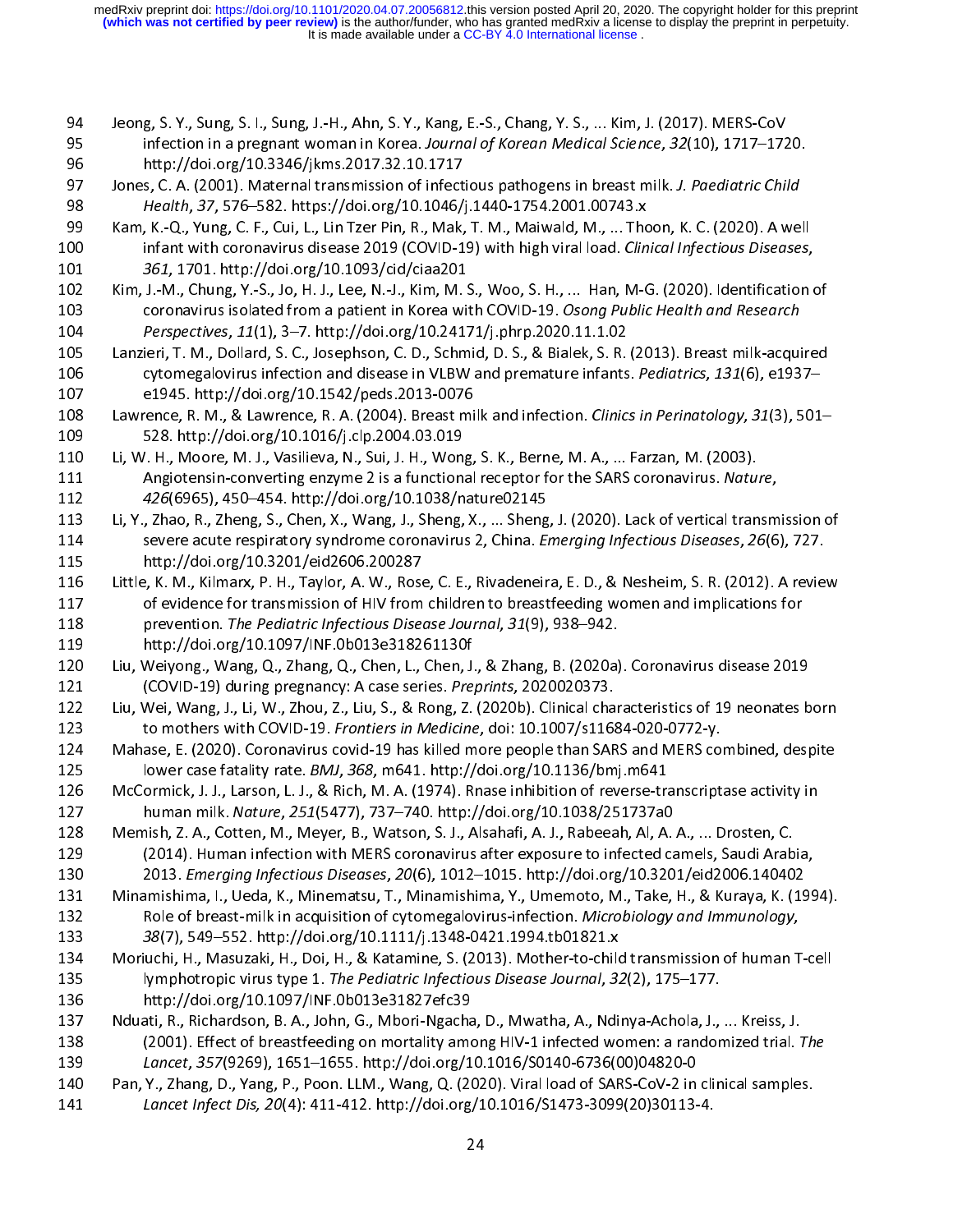|<br>|<br>| 142 Ramaswamy, H., Swamy, C., & Das, M. R. (1993). Purification and characterization of a high-molecularweight ribonuclease from human-milk. Journal of Biological Chemistry, 268(6), 4181–4187.<br>
144 Ramsay, D. T., Kent, J. C., Owens, R. A., & Hartmann, P. E. (2004). Ultrasound imaging of milk ejection in<br>
145 the breast of la the breast of lactating women. *Pediatrics*, 113(2), 361–367. http://doi.org/10.1542/peds.113.2.361<br>
146 Reusken, C. B., Farag, E. A., Jonges, M., Godeke, G. J., El-Sayed, A. M., Pas, S. D., ... Koopmans, M. P.<br>
147 (2014) 145 Reusken, C. B., Farag, E. A., Jonges, M., Godeke, G. J., El-Sayed, A. M., Pas, S. D., ... Koopmans, M. P.<br>
147 (2014). Middle East respiratory syndrome coronavirus (MERS-CoV) RNA and neutralizing antibodies<br>
in milk co 148 in milk collected according to local customs from dromedary camels, Qatar, April 2014. *Euro*<br>
149 Surveillance: *European Communicable Disease Bulletin*, 19(23), 1–9. http://doi.org/10.2807/1560-<br>
150 7917.ES2014.19.2 148 In mink collected according to local customs from dromedary camels, Qatar, April 2014. Euro<br>
149 Surveillance: European Communicable Disease Bulletin, 19(23), 1–9. http://doi.org/10.2807/<br>
150 Pobertson, C. A., Lowther 149 Surveillance: European Communicable Disease Bulletin, 19(23), 1–9. http://doi.org/10.2807/1560-149 Survemance: European Communicable Disease Bunchin, 19(29), 1–9. http://doi.org/10.2807/1560<br>
150 7917.ES2014.19.23.20829<br>
151 Robertson, C. A., Lowther, S. A., Birch, T., Tan, C., Sorhage, F., Stockman, L., ... Bresnit 151 Robertson, C. A., Lowther, S. A.<br>152 and pregnancy: A case repo<br>153 http://doi.org/10.3201/eid<br>154 Rosadas, C., & Taylor, G. P. (201<br>155 *Frontiers in Microbiology, 1*<br>156 Schrader, C., Schielke, A., Ellerb<br>157 removal 151 Robertson, C. A., Lowther, S. A., Birch, T., Tan, C., Sorhage, F., Stockman, L., ... Bresnitz, E. (2004). SARS<br>152 and pregnancy: A case report. *Emerging Infectious Diseases*, 10(2), 345–348.<br>153 http://doi.org/10.320 and pregnancy: A case report. Emerging injectious Diseases, 10(2), 345–346.<br>
153 http://doi.org/10.3201/eid1002.030736<br>
154 Rosadas, C., & Taylor, G. P. (2019). Mother-to-child HTLV-1 transmission: unmet r<br>
155 Frontiers i 154 Rosadas, C., & Taylor, G. P. (2019). Mother-to<br>155 *Frontiers in Microbiology, 10, 999.* http:/<br>156 Schrader, C., Schielke, A., Ellerbroek, L., & John<br>157 removal. Journal of Applied Microbiology<br>158 2672.2012.05384.x<br> Rosadas, C., & Taylor, G. P. (2019). Mother-to-child HTLV-1 transmission: unmet research needs.<br>
155 Frontiers in Microbiology, 10, 999. http://doi.org/10.3389/fmicb.2019.00999<br>
156 Schrader, C., Schielke, A., Ellerbroek, 155 Frontiers in Microbiology, 10, 999. http://doi.org/10.3389/Hilles.2019.00999<br>156 Schrader, C., Schielke, A., Ellerbroek, L., & Johne, R. (2012). PCR inhibitors - occurr<br>157 removal. Journal of Applied Microbiology, 113 157 removal. Journal of Applied Microbiology, 113(5), 1014–1026. http://doi.org/10.1111/j.1365-<br>158 2672.2012.05384.x<br>159 Schwartz, D. A., & Graham, A. L. (2020). Potential maternal and infant outcomes from coronavirus<br>160 157 removal. Journal of Applied Microbiology, 115(5), 1014 1020. http://doi.org/10.1111/j.1365<br>
158 Schwartz, D. A., & Graham, A. L. (2020). Potential maternal and infant outcomes from coronavirus<br>
160 nCoV (SARS-CoV-2) in 159 Schwartz, D. A., & Graha<br>160 nCoV (SARS-CoV-2)<br>161 coronavirus infectio<br>162 Semba, R. D., Kumwend:<br>163 (1999). Human imm<br>164 transmission of hun<br>165 93–98. http://doi.or 159 Schwartz, D. A., & Graham, A. L. (2020). Potential maternal and infant outcomes from coronavirus 2019-<br>160 nCoV (SARS-CoV-2) infecting pregnant women: lessons from SARS, MERS, and other human<br>161 coronavirus infections nCoV (SARS-CoV-2) infecting pregnant women: lessons from SARS, MERS, and other human<br>
161 coronavirus infections. *Viruses, 12*(2), 194–16. http://doi.org/10.3390/v12020194<br>
162 Semba, R. D., Kumwenda, N., Hoover, D. R., T coronavirus infections. Viruses, 12(2), 194–16. http://doi.org/10.3390/v12020194<br>
162 Semba, R. D., Kumwenda, N., Hoover, D. R., Taha, T. E., Quinn, T. C., Mtimavalye, L., ... Chiphang<br>
163 (1999). Human immunodeficiency v 162 Semba, R. D., Kumwenda, N., Hoover, D. R., Taha, T. E., Quinn, T. C., Mtimavalye, L., ... (<br>163 (1999). Human immunodeficiency virus load in breast milk, mastitis, and mother-to<br>164 transmission of human immunodeficien 163 (1999). Human immunodeficiency virus load in breast milk, mastitis, and mother-to-child<br>
164 transmission of human immunodeficiency virus type 1. The Journal of Infectious Diseases, 180(1),<br>
165 93–98. http://doi.org/1 164 transmission of human immunodeficiency virus type 1. The Journal of Infectious Diseases,<br>
165 93–98. http://doi.org/10.1086/314854<br>
166 Sissoko, D., Keïta, M., Diallo, B., Aliabadi, N., Fitter, D. L., Dahl, B. A., ... 164 transmission of human immunodencency virus type 1. The Journal of Infectious Diseases, 180(1),<br>
165 Sisoko, D., Keïta, M., Diallo, B., Aliabadi, N., Fitter, D. L., Dahl, B. A., ... Duraffour, S. (2016). Ebola virus<br>
16 166 Sissoko, D., Keïta, M., Diallo, B., Aliabadi, N.,<br>167 persistence in breast milk after no repo<br>168 mother to child. Clinical Infectious Disea<br>169 Stagno, S., & Cloud, G. A. (1994). Working pa<br>170 cytomegalovirus infect persistence in breast milk after no reported illness: a likely source of virus transmission from<br>168 mother to child. *Clinical Infectious Diseases, 388*, ciw793–4. http://doi.org/10.1093/cid/ciw793<br>169 Stagno, S., & Cloud mother to child. Clinical Infectious Diseases, 388, ciw793-4. http://doi.org/10.1093/cid/ciw7<br>
169 Stagno, S., & Cloud, G. A. (1994). Working parents - the impact of day-care and breast-feeding on<br>
170 cytomegalovirus infe 168 Stagno, S., & Cloud, G. A. (1994). Working parents - the impact of day-care and breast-feeding on<br>
170 cytomegalovirus infections in offspring. PNAS, 91(7), 2384–2389.<br>
171 http://doi.org/10.1073/pnas.91.7.2384<br>
172 St 170 cytomegalovirus infections in offspring. PNAS, 91(7), 2384–2389.<br>
171 the://doi.org/10.1073/pnas.91.7.2384<br>
172 Stackman, L. J., Lowther, S. A., Coy, K., Saw, J., & Parashar, U. D. (2004). SARS during pregnancy, U<br>
173 170 cytomegalovirus infections in orispinig. PMAS, 31(7), 2364–2389.<br>
171 http://doi.org/10.1073/pnas.91.7.2384<br>
172 Stockman, L. J., Lowther, S. A., Coy, K., Saw, J., & Parashar, U. D. (2004<br>
173 States. Emerging Infectio 172 Stockman, L. J., Lowther, S. A., Coy, K., Saw,<br>173 States. *Emerging Infectious Diseases, 10*<br>174 Tyrrell, D., & Bynoe, M. L. (1965). Cultivation<br>175 *BMJ, 1*(5448), 1467–1470. http://doi.org<br>176 United Nations Childre States. *Emerging Infectious Diseases, 10*(9), 1689–1690. http://doi.org/10.3201/eid1009.040244<br>174 Tyrrell, D., & Bynoe, M. L. (1965). Cultivation of a novel type of common-cold virus in organ cultures.<br>175 BMJ, 1(5448), 3173 States. Emerging Infectious Diseases, 10(9), 1009–1090. http://doi.org/10.3201/eid1009.040244<br>174 Tyrrell, D., & Bynoe, M. L. (1965). Cultivation of a novel type of common-cold virus in organ cultures.<br>175 BMJ, 1(5448 175 BMJ, 1(5448), 1467–1470. http://doi.org/10.1136/bmj.1.5448.1467<br>
176 United Nations Children's Fund (UNICEF). (2020). Coronavirus disease (COVID-19): What parents shot<br>
177 know. Retrieved April 14, 2020, from https:// MD, 1(5448), 1467–1470. http://doi.org/10.1136/bmj.1.5448.1467<br>176 United Nations Children's Fund (UNICEF). (2020). Coronavirus disease (CO<br>177 know. Retrieved April 14, 2020, from https://www.unicef.org/stories<br>179 van Do know. Retrieved April 14, 2020, from https://www.unicef.org/stories/novel-coronavirus-outbreak-<br>178 van Doremalen, N., Bushmaker, T., Karesh, W. B., & Munster, V. J. (2014). Stability of middle east<br>180 respiratory syndrom 179 van Doremalen, N., Bushmaker,<br>180 respiratory syndrome coron<br>181 http://doi.org/10.3201/eid2<br>182 Wang, S., Guo, L., Chen, L., Liu, V<br>183 19 infection in China. *Clinicc*<br>184 Willumsen, J. F., Filteau, S. M., C<br>185 A. M 180 respiratory syndrome coronavirus in milk. Emerging Infectious Diseases, 20(7), 1263–1264.<br>
181 http://doi.org/10.3201/eid2007.140500<br>
182 Wang, S., Guo, L., Chen, L., Liu, W., Cao, Y., Zhang, J., & Feng, L. (2020). A c 181 http://doi.org/10.3201/eid2007.140500<br>182 Wang, S., Guo, L., Chen, L., Liu, W., Cao, Y., Zhang, J., & Feng, L. (2020). A case report of neonata<br>183 19 infection in China. *Clinical Infectious Diseases*, 348, 1953. http Wang, S., Guo, L., Chen, L., Liu, W., Cao, Y., Zhen, 19 infection in China. Clinical Infectious L<br>184 Millumsen, J. F., Filteau, S. M., Coutsoudis, A.<br>185 A. M. (2003). Breastmilk RNA viral load in<br>186 mastitis and infant 177 Know. Retrieved April 2020, From https://www.unicef.org/stories/novel-coronavirus-off-coronavirus-off-coronavirus-off-coronavirus-off-coronavirus-off-coronavirus-off-coronavirus-off-coronavirus-off-coronavirus-off-coro 185 A. M. (2003). Breastmilk RNA viral load in HIV-infected South African women: effects of subclinical<br>
186 mastitis and infant feeding. AIDS (London, England), 17(3), 407–414.<br>
187 http://doi.org/10.1097/00002030-2003021 mastitis and infant feeding. AIDS (London, England), 17(3), 407–414.<br>
187 http://doi.org/10.1097/00002030-200302140-00015<br>
188 World Health Organization. (2020a). Clinical management of severe acute respiratory infection ( 187 mastitis and infant feeding. AIDS (London, England), 17(3), 407–414.<br>187 http://doi.org/10.1097/00002030-200302140-00015<br>188 World Health Organization. (2020a). Clinical management of severe acute<br>when COVID-19 disease 188 World Health Organization. (2020a). Clinical management<br>189 when COVID-19 disease is suspected: interim guidanc<br>25 189 when COVID-19 disease is suspected: interim guidance, Retrieved 13 April 2020, from<br>25 189 when COVID-19 disease is suspected: interim guidance, Retrieved 13 April 2020, from 189 when Covid-19 when Covid-19 disease is supported: interim guidance, Retrieved 13 April 2020, from<br>25